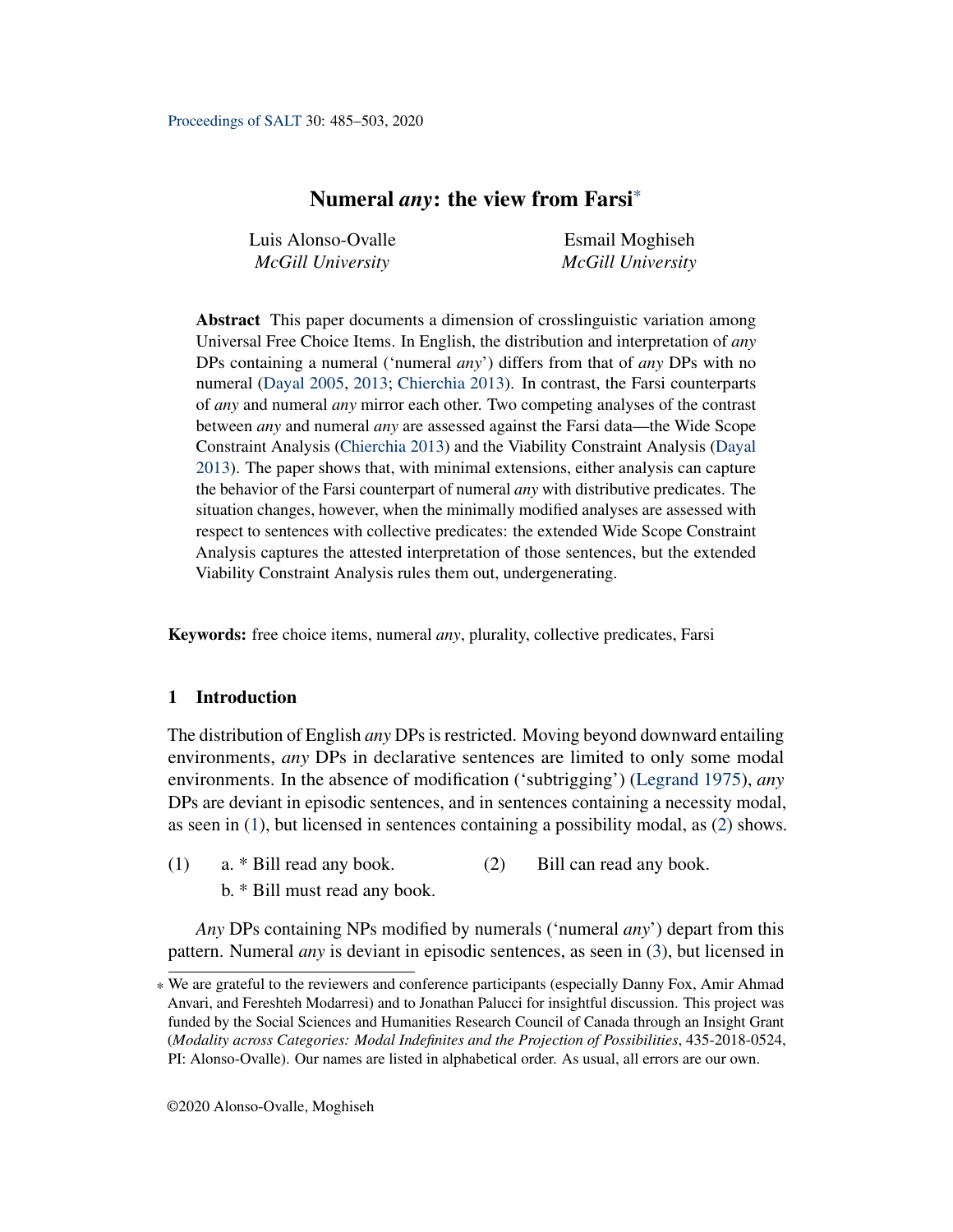sentences containing both possibility and necessity modals, even in the absence of modification, as [\(4\)](#page-1-1) shows [\(Dayal](#page-18-0) [2005,](#page-18-0) [2013;](#page-18-1) [Chierchia](#page-18-2) [2013\)](#page-18-2).

- <span id="page-1-3"></span><span id="page-1-1"></span><span id="page-1-0"></span>
- (3) \* Bill read any two books. (4) a. Bill can read any two books. b. Bill must read any two books.

Recent analyses of universal free choice items [\(Dayal](#page-18-0) [2005,](#page-18-0) [2013;](#page-18-1) [Chierchia](#page-18-2) [2013\)](#page-18-2) seek to capture the contrast between *any* and numeral *any*. This paper shows that the contrast is not universal. As we will see, the distribution of the counterpart of numeral *any* in Farsi mirrors that of the counterpart of *any* in that language.

This observation poses the question of the extent to which the existing analyses of the contrast between English *any* and numeral *any* can capture the attested crosslinguistic variation. The paper addresses this question by assessing two competing analyses of the contrast between *any* and numeral *any*—the Wide Scope Constraint Analysis [\(Chierchia](#page-18-2) [2013\)](#page-18-2) and the Viability Constraint Analysis [\(Dayal](#page-18-1) [2013\)](#page-18-1) against the Farsi data. We will see that, with minimal extensions, either analysis can capture the Farsi pattern when the counterpart of *any* and numeral *any* combine with distributive predicates. The predictions of the minimally modified analyses differ, however, when we consider sentences containing collective predicates: the minimally modified Wide Scope Constraint Analysis predicts these sentences to be acceptable, and captures their attested interpretation; in contrast, the minimally modified Viability Constraint Analysis rules these sentences out, and, therefore, undergenerates.

The paper is organized as follows: Section [2](#page-1-2) presents the behavior of the counterparts of *any* and numeral *any* in Farsi, Section [3](#page-3-0) reviews how the Wide Scope Constraint Analysis and the Viability Constraint Analysis capture the contrast between *any* and numeral *any*, Section [4](#page-13-0) discusses how a minimal extension to each theory can capture the Farsi pattern, and Section [5](#page-15-0) assesses the different predictions made by each theory with respect to examples containing collective predicates. Section [6](#page-17-0) concludes with a summary and open issues.

#### <span id="page-1-2"></span>2 Farsi *har -i* DPs

*Har -i* DPs are DPs headed by the determiner *har* that contain NPs marked with the enclitic  $-i$ , which is associated with other free choice items. Alonso-Ovalle  $\&$ [Moghiseh](#page-18-4) [\(2019\)](#page-18-4) show that these DPs have all core properties of universal free choice items. As seen in [\(5\)](#page-2-0) and [\(6\)](#page-2-1) below, *har -i* DPs are ungrammatical in positive episodic sentences, unless they are modified. When licensed by modification, *har -i* DPs have universal force, just like English *any* DPs: [\(6\)](#page-2-1) conveys that Roya read all books that were on her desk.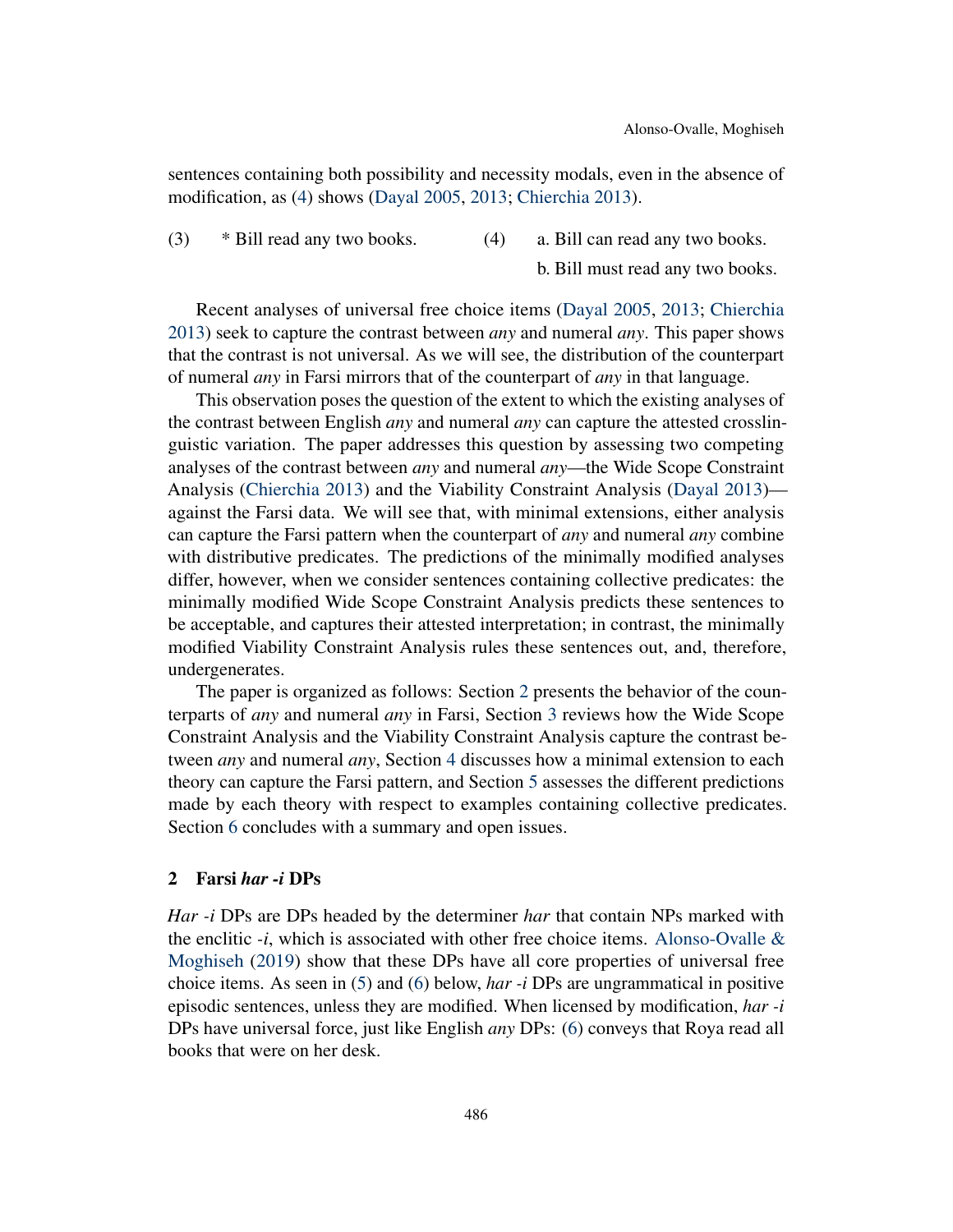<span id="page-2-0"></span>(5) \* Roya har ketab-i Roya HAR book-IND read-3.SG xund.

[\(Alonso-Ovalle & Moghiseh](#page-18-4) [2019:](#page-18-4) 690)

<span id="page-2-1"></span>(6) Roya har ketab-i Roya HAR book-IND that on table-POSS.3SG was SUBJ read-3.SG ke roo miz-esh boode bashe xund-e. 'Roya read any book that was on her desk.' [\(Alonso-Ovalle & Moghiseh](#page-18-4) [2019:](#page-18-4) 690)

Like *any* DPs, *har -i* DPs are deviant in sentences containing necessity modals, as seen in [\(7\)](#page-2-2), unless they are modified, as in [\(8\)](#page-2-3), in which case, again, they have universal force—[\(8\)](#page-2-3) conveys that Roya must read *all* the books that she finds.

- <span id="page-2-2"></span>(7) \* Roya bayad har ketab-i Roya must HAR book-IND read-3.SG bexun-e. [\(Alonso-Ovalle & Moghiseh](#page-18-4) [2019:](#page-18-4) 690) (8) Roya bayad har ketab-i ke peyda mikon-e bexun-e.
- <span id="page-2-3"></span>Roya must HAR book-IND that find does-3.SG read-3.SG 'Roya must read any book that she finds.'

[\(Alonso-Ovalle & Moghiseh](#page-18-4) [2019:](#page-18-4) 690)

Finally, *har -i* DPs are licensed in sentences with possibility modals, and, like their English counterparts with *any*, these sentences convey a free choice component: the sentence in [\(9\)](#page-2-4) is false in the scenario in [\(10\)](#page-2-5) because it conveys that all books are permitted options for Roya.

<span id="page-2-4"></span>

| (9)  | Roya mitun-e har ketab-i bexun-e.    |                                      |
|------|--------------------------------------|--------------------------------------|
|      | Roya can-3.sG HAR book-IND read-3.sG |                                      |
|      | 'Roya can read any book.'            | (Alonso-Ovalle & Moghiseh 2019: 690) |
| (10) | Scenario:                            |                                      |

<span id="page-2-5"></span>There are five books ( $\{b_1,...b_5\}$ ). Roya is not allowed to read  $b_4$  or  $b_5$ . [\(Alonso-Ovalle & Moghiseh](#page-18-4) [2019:](#page-18-4) 689)

Like *any DPs*, *har -i* DPs can contain NPs with numerals, as seen in [\(11\)](#page-2-6). We will refer to those *har -i* DPs containing an NP with a numeral as 'numeral *har*.'

<span id="page-2-6"></span>(11) Roya mitun-e [DP har do ta doone ketab-i Roya can-3.SG har two CL CL book-IND read-3.SG ] bexun-e. 'Roya can read any two books.'

Unlike in the case of *any*, the presence of a numeral within a *har -i* DP does not affect its distribution. Numeral *har* is not licensed in positive episodic sentences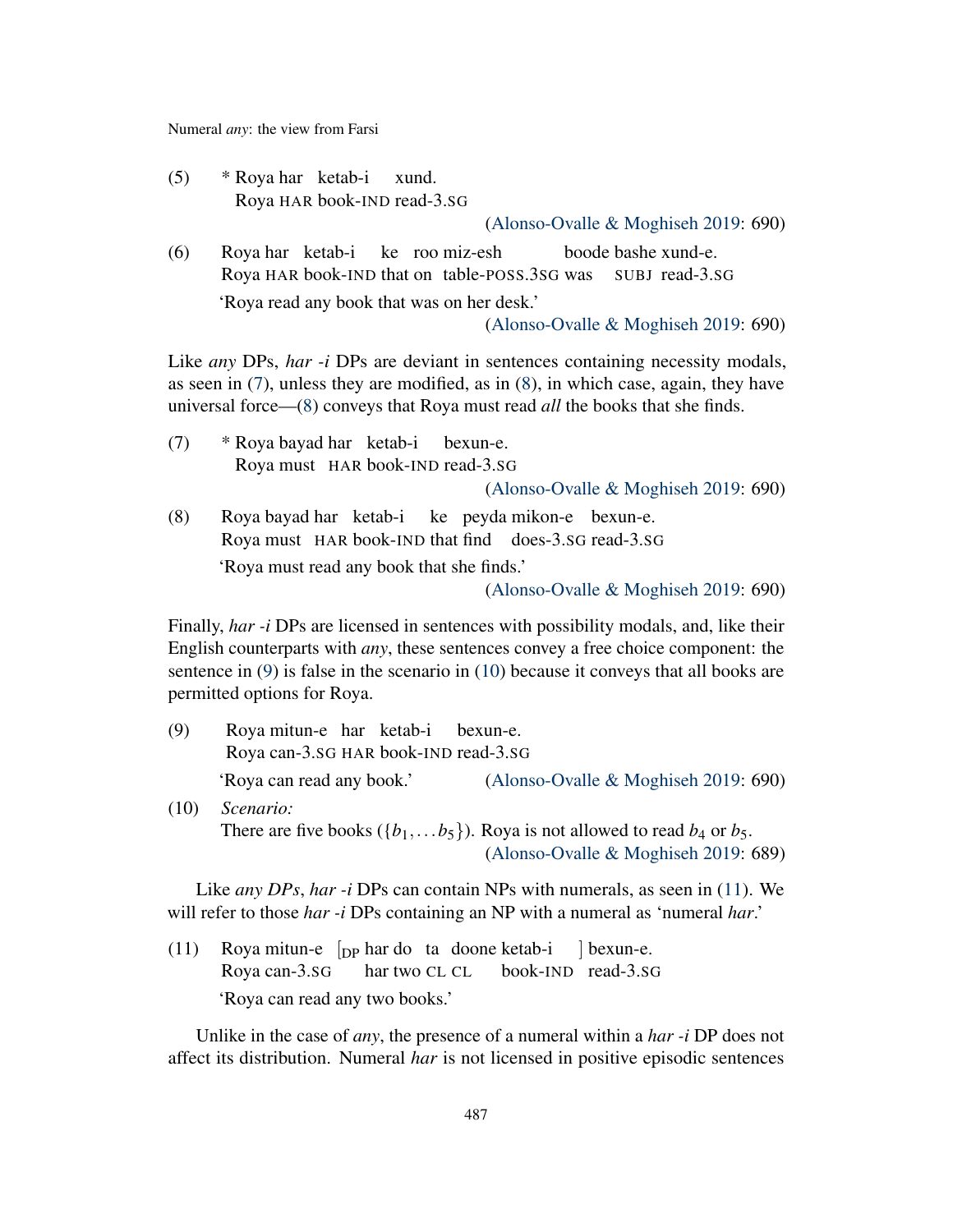or in sentences with necessity modals, as [\(12\)](#page-3-1) and [\(13\)](#page-3-2) show, but it is licensed in sentences containing possibility modals, as seen in  $(14)$ .<sup>[1](#page-0-2)</sup>

- <span id="page-3-1"></span>(12) \* Roya har do ta doone ketab-i Roya HAR two CL CL book-IND read-3.SG xund.
- <span id="page-3-2"></span>(13) \* Roya bayad har do ta doone ketab-i Roya must HAR two CL CL book-IND read-3.SG bexun-e.
- <span id="page-3-3"></span> $(14)$ Roya can-3.SG har two CL CL mitun-e har do ta doone ketab-i book-IND read-3.SG bexun-e. 'Roya can read any two books.'

Like their English counterparts with numeral *any*, the interpretation of sentences with possibility modals containing numeral *har* convey a free choice component: [\(14\)](#page-3-3) claims that Roya is permitted to read any group of two books, and is therefore false in the scenario in [\(15\)](#page-3-4).

<span id="page-3-4"></span>(15) The Spanish course syllabus lists five groups of two books for students to read ( $\{G_1,...,G_5\}$ ). Each group corresponds to a proficiency level. Students are permitted to read any group of books that is at or below their current proficiency level. Roya is in level 3, so she cannot read  $G_4$  or  $G_5$ .

What determines the contrast between Farsi and English? To start making progress in answering this question, we will review in the next section two analyses of the contrast between *any* and numeral *any*. We will then come back to the Farsi data in sections [4](#page-13-0) and [5](#page-15-0) to discuss how these analyses can be extended to capture the difference between English and Farsi.

### <span id="page-3-0"></span>3 Two analyses of the contrast between *any* and numeral *any*

In this section, we will review the main components of two recent analyses of English *any* that aim to capture the contrast with numeral *any*: the Wide Scope Constraint Analysis [\(Chierchia](#page-18-2) [2013\)](#page-18-2) and the Viability Constraint Analysis [\(Dayal](#page-18-1) [2013\)](#page-18-1).

### <span id="page-3-5"></span>3.1 The Wide Scope Constraint Analysis [\(Chierchia](#page-18-2) [2013\)](#page-18-2)

Within the alternative-based theory presented in [Chierchia](#page-18-2) [2013,](#page-18-2) free choice items are analyzed as existential quantifiers. The LF for the sentence in [\(1a\)](#page-0-0), for instance,

<sup>1</sup> The contrast between types of modals that we report here was confirmed in a small pilot acceptability rating questionnaire run with nine monolingual Farsi native speakers, belonging to different age groups (from 28 to 51), all from Tehran. In the examples above, the numeral *do* ('two') combines with two classifiers: *ta* and *doone*. The first classifier is required, but the second is optional. The examples in the questionnaire didn't contain *doone*.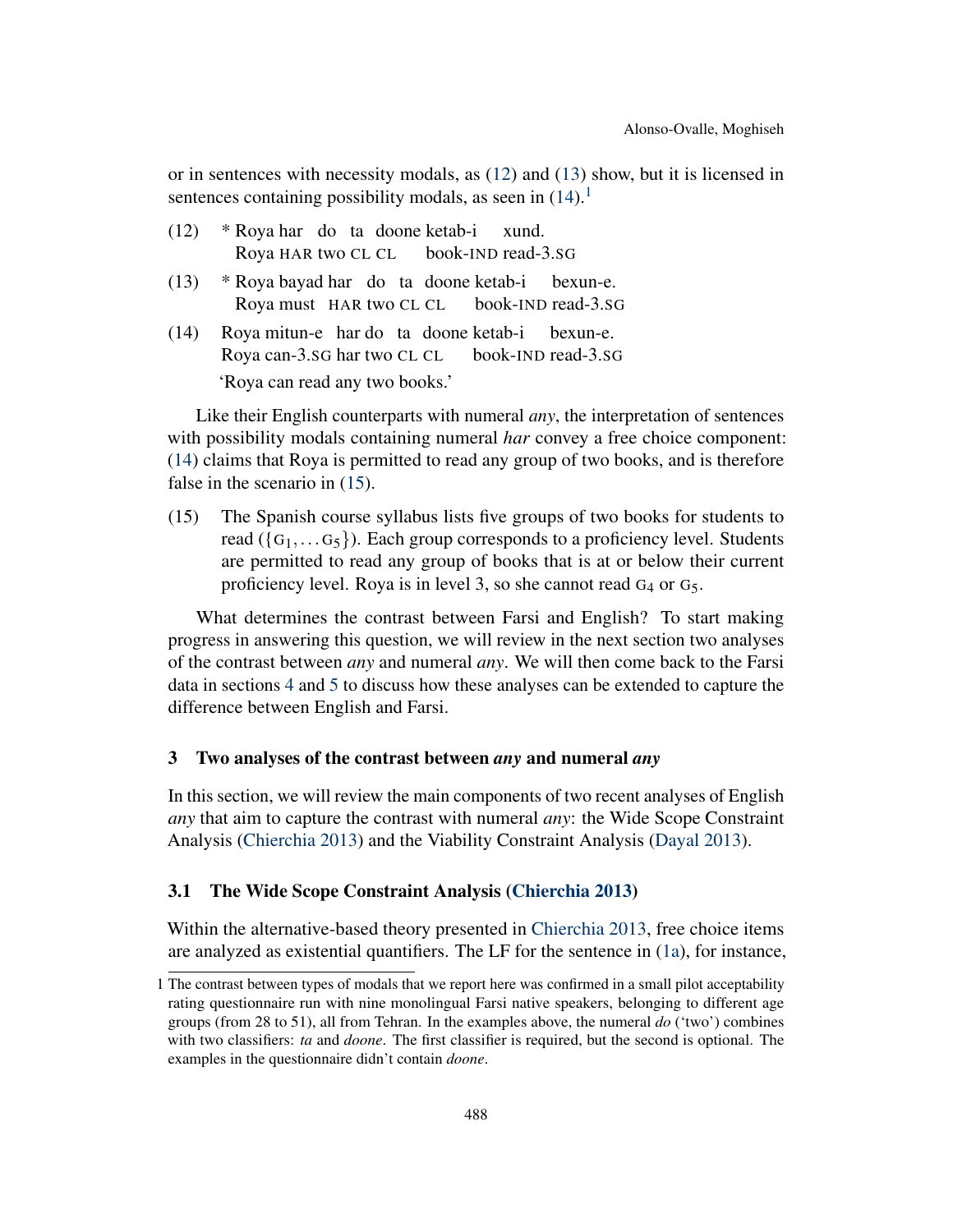contains the constituent in [\(16\)](#page-4-0), whose interpretation conveys that Bill read at least one book.[2](#page-0-2)

<span id="page-4-0"></span>(16) 
$$
\text{[any book}_D \ \lambda_1 \ \text{Bill read } t_1 \text{]}^g = R(a) \lor R(b) \qquad (g(D) = \text{[book]}\n\text{]}^w = \{a, b\}
$$

On top of this, *any* DPs introduce into the semantic derivation two types of alternatives that end up being propositional ('pre-exhaustified' domain alternatives and scalar alternatives). These alternatives are used by corresponding exhaustification operators ( $O_{E X H-D}$  and  $O_{\sigma}$  respectively).<sup>[3](#page-0-2)</sup> An exhaustification operator applies to a propositional constituent  $\phi$  and (possibly) strengthens the proposition that this constituent denotes by excluding all alternatives to  $\phi$  of the relevant type that are not entailed by  $\phi$ .

(17) 
$$
\llbracket \mathbf{O}_x \; \phi \rrbracket = \lambda w. \llbracket \phi \rrbracket(w) = 1 \land \forall p \in \llbracket \phi \rrbracket^{\text{attr-x}} [p(w) = 1 \to \llbracket \phi \rrbracket \subseteq p]
$$

In positive episodic sentences, exhaustification yields a contradiction. Consider, as illustration, the LF in [\(18\)](#page-4-1) below:

<span id="page-4-1"></span>(18)  $O_{EXH-D} O_{\sigma}$  any book<sub>D</sub>  $\lambda_1$  Bill read t<sub>1</sub>

The set of scalar alternatives to the argument of  $O_{\sigma}$  is the set in [\(19\)](#page-4-2), the singleton that contains the proposition that is true in a world  $w$  in case Bill read in  $w$  all books in the domain.

<span id="page-4-2"></span>
$$
(19) \quad \{R(a) \land R(b)\} \tag{scalar alternative}
$$

The proposition in the set in [\(19\)](#page-4-2) is stronger than the proposition expressed by the argument of  $O_{\sigma}$ , and, therefore, it gets excluded, deriving [\(20\)](#page-4-3).

<span id="page-4-3"></span>(20)  $\left[ \n\begin{bmatrix} 0 \\ \sigma \end{bmatrix}$  any book<sub>D</sub>  $\lambda_1$  Bill read t<sub>1</sub> $\left[ = [R(a) \vee R(b)] \wedge \neg[R(a) \wedge R(b)] \right]$ 

The domain alternatives to the argument of  $O_{E X H-D}$ , in [\(21a\)](#page-5-0), correspond to the proposition that this argument expresses when the domain of quantification of *any* is restricted to any subset of its original domain. The set of pre-exhaustified domain alternatives, in  $(21b)$ , is the set containing for any domain alternative  $p$ , the result

<sup>2</sup> Notation: We assume an interpretation function relativized to a world (and a variable assignment function), mapping IPs to truth values, and use  $[\![\alpha]\!]$  (for a node  $\alpha$  of type *t*) to refer to  $\lambda w$ . $[\![\alpha]\!]^w$ ). For ease of presentation, 'R(a)' stands for the function named by the expression ' $\lambda w$ .READ<sub>*w*</sub>(Bill)(*a*)' (naming the proposition that is true in any world *w* in case Bill read book a in *w*). ' $R(a) \vee R(b)$ ' stands for the function named by ' $\lambda w \text{.READ}_w(Bill)(a) \vee \text{READ}_w(Bill)(b)$ ', and, finally, ' $R(a) \wedge R(b)$ ' for the function named by ' $\lambda w \text{.READ}_w(\text{Bill})(a) \wedge \text{READ}_w(\text{Bill})(b)$ .' ' $[\![\alpha]\!]^{\text{ALT}-x}$ ' refers to the set of propositional alternatives to  $\llbracket \alpha \rrbracket$  of type *x* (scalar / domain / pre-exhaustified domain alternatives.)

<sup>3</sup> See [Moghiseh](#page-18-5) [2020](#page-18-5) for a case study, based on Farsi, that shows the need to have different exhaustification operators targeting different types of alternatives.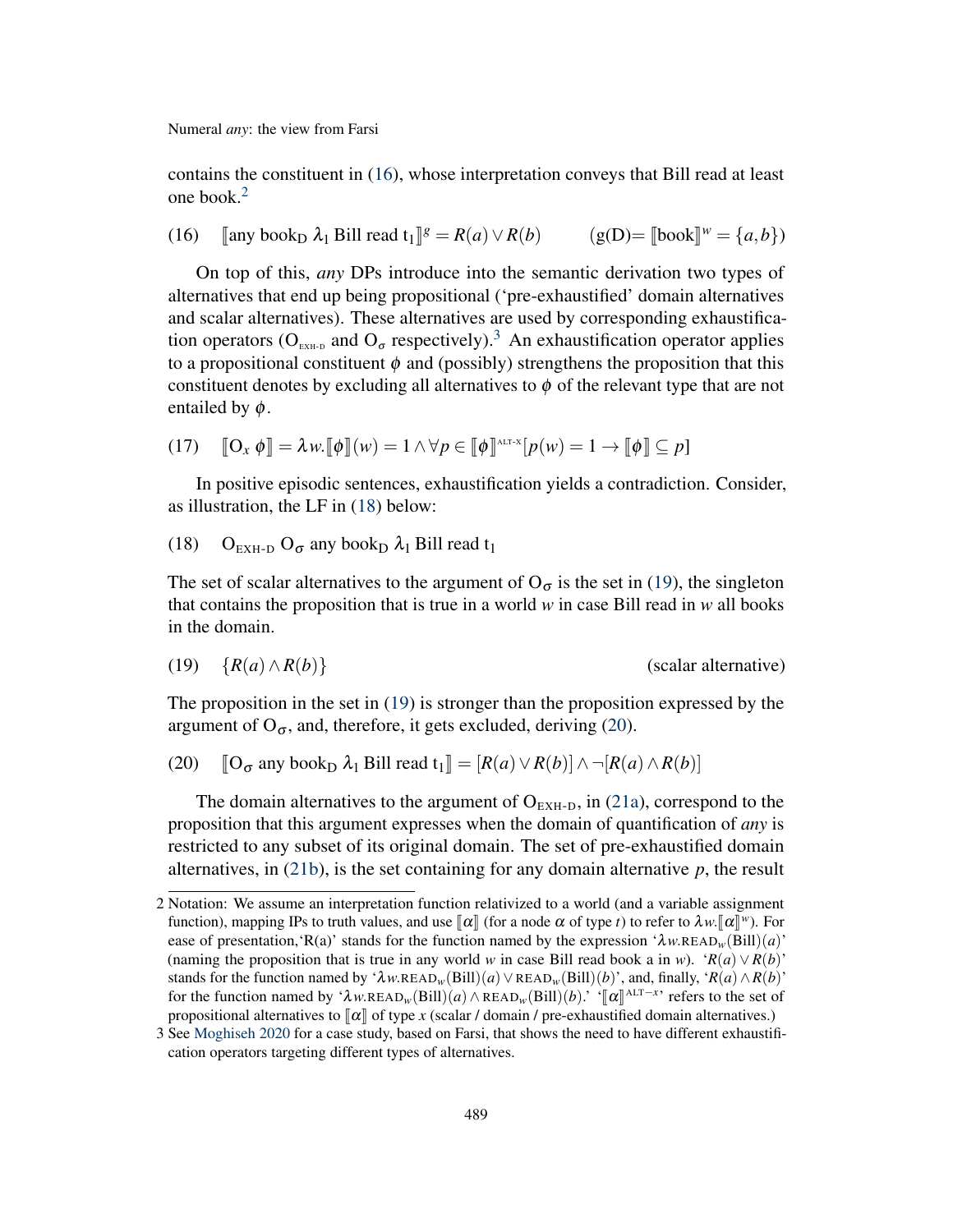of strengthening *p* with the exclusion of any other proposition in the set of domain alternatives that is 'innocently excludable.'[4](#page-0-2)

<span id="page-5-1"></span><span id="page-5-0"></span>(21) a.  $\{R(a), R(b)\}$  (domain alternatives) b.  ${R(a) \land \neg R(b), R(b) \land \neg R(a)}$  (pre-exhaustified domain alternatives)

The pre-exhaustified domain alternatives to the argument of  $O_{E X H-D}$ , in [\(21b\)](#page-5-1), are also stronger than the proposition that this argument expresses, and, so, they are excluded. The negation of these alternatives are equivalent to the conditionals in [\(22\)](#page-5-2). Excluding both alternatives in [\(21b\)](#page-5-1), then, contributes the biconditional in [\(23\)](#page-5-3), which is inconsistent with [\(20\)](#page-4-3), thus deriving a contradiction. The derivation of a contradiction correlates with the unacceptability of *any*.

- <span id="page-5-2"></span> $(22)$  {*R*(*a*)  $\rightarrow$  *R*(*b*),*R*(*b*)  $\rightarrow$  *R*(*a*)}
- <span id="page-5-3"></span>(23)  $\mathbb{I}$ O<sub>EXH-D</sub> O<sub> $\sigma$ </sub> any book<sub>D</sub>  $\lambda_1$  Bill read t<sub>1</sub> $\mathbb{I}$  =  $[R(a) \vee R(b)] \wedge \neg[R(a) \wedge R(b)] \wedge [R(a) \leftrightarrow R(b)] \Leftrightarrow \bot$

The Wide Scope Constraint Analysis assumes that *any* must scope over modals. Notice that, given the current setup, a contradiction is expected to be derived irrespective of the type of property that *any* combines with. As long as that property is kept constant in the assertion, pre-exhaustified, and scalar alternatives, a contradiction is derived. This means that exhaustification is also expected to yield a contradiction in modal sentences containing *any*, as illustrated in [\(24\)](#page-5-4) and [\(25\)](#page-5-5) below: in both cases, the existential component (the first conjunct in the formulas below) together with the domain implicature (the third conjunct) entails the scalar component (the second conjunct), as long as the domain of the modal is kept constant.

- <span id="page-5-4"></span>(24)  $\big[\n\big] \big[ O_{EXH-D} O_{\sigma}$  any book<sub>D</sub>  $\lambda_1$  must<sub>C</sub> Bill read t<sub>1</sub> $\big] =$ [C*R*(*a*)∨C*R*(*b*)]∧ ¬[C*R*(*a*)∧C*R*(*b*)]∧[C*R*(*a*) ↔ C*R*(*b*)] ⇔ ⊥
- <span id="page-5-5"></span>(25)  $\left[\right] \left[O_{\text{EXH-D}} O_{\sigma} \text{ any book}_{D} \lambda_{1} \text{ can}_{C} \text{ Bill read } t_{1}\right]$  =  $[\Diamond_{\mathbf{C}}R(a)\vee \Diamond_{\mathbf{C}}R(b)]\wedge\neg[\Diamond_{\mathbf{C}}R(a)\wedge \Diamond_{\mathbf{C}}R(b)]\wedge[\Diamond_{\mathbf{C}}R(a)\leftrightarrow \Diamond_{\mathbf{C}}R(b)]\Leftrightarrow \bot$

The derivation of a contradiction doesn't align properly with the acceptability of *any*, then, since *any* is acceptable with possibility modals. Notice, however, that modals are context-sensitive: the property that *any* combines with in [\(24\)](#page-5-4) and [\(25\)](#page-5-5)

<sup>4</sup> Throughout the paper, we will consider only those domain alternatives that correspond to proper subsets of the domain of quantification. A proposition  $q$  is an alternative to  $p$  that is innocently excludable, in case every way of conjoining *p* with as many negated alternatives to *p* as consistency with *p* allows for entails the negation of *q* [\(Fox](#page-18-6) [2007;](#page-18-6) [Alonso-Ovalle](#page-18-7) [2008\)](#page-18-7). In the case at hand, there is only one alternative to any domain alternative, hence, a pre-exhaustified domain alternative is the result of conjoining any domain alternative *p* with the negation of the other member of the set of domain alternatives.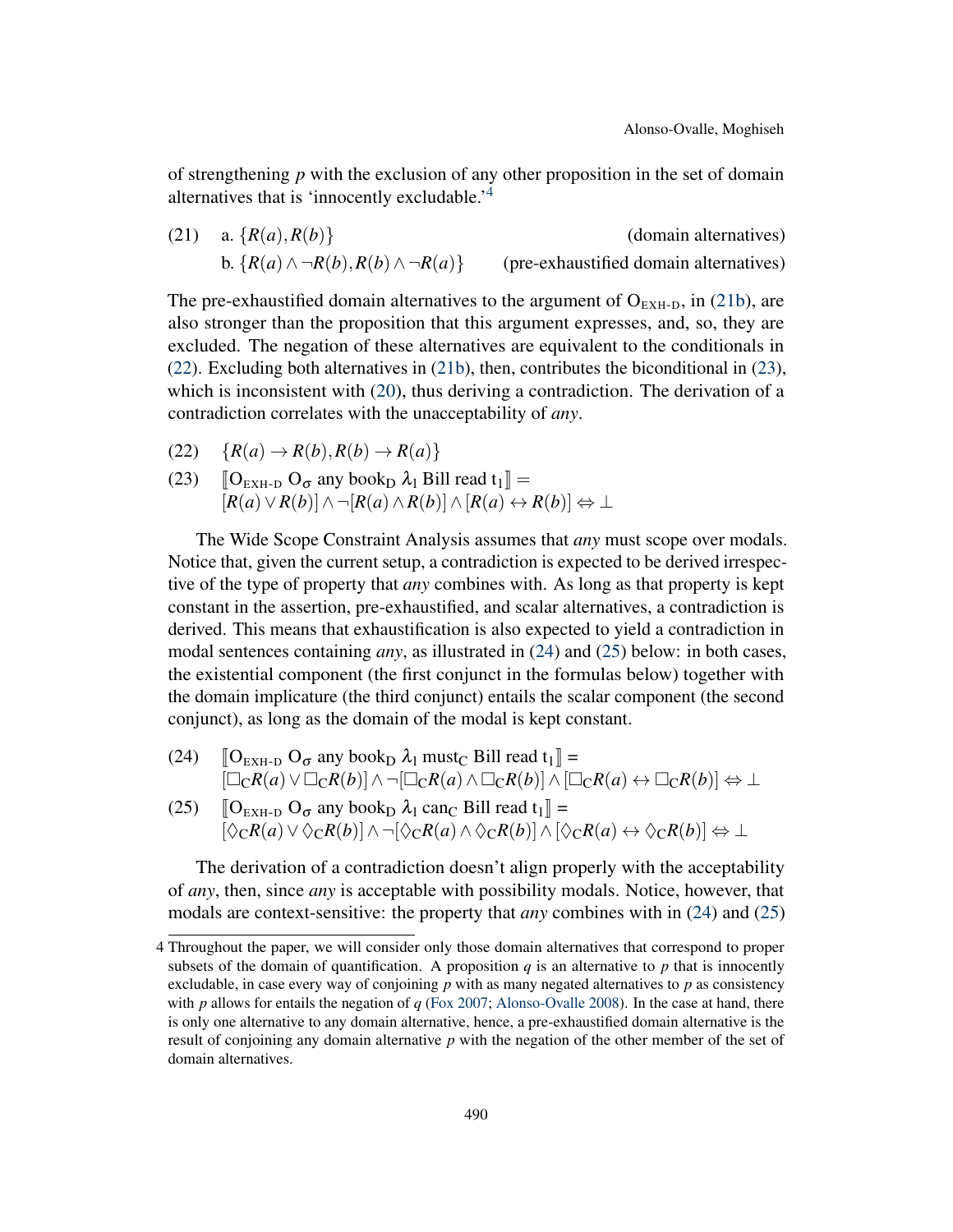depends on the value of a free variable (C) determining the domain of quantification of the modal. To account for the distribution of *any*, the Wide Scope Constraint Analysis exploits this context sensitivity and assumes the constraint in [\(26\)](#page-6-0):

<span id="page-6-0"></span>(26) *Modal Containment*: the modal base in the scalar implicature must be a proper subset of the modal base in the domain implicature.

[\(Chierchia](#page-18-2) [2013:](#page-18-2) 314)

Modal Containment avoids the derivation of a contradiction, but only in the possibility modal case. Consider [\(24\)](#page-5-4). The first conjunct in [\(27\)](#page-6-1) collapses the existential component and the domain implicature in [\(24\)](#page-5-4). In the second conjunct, we use a different variable  $(C')$  for the modal base in the scalar component, which we assume ranges over subsets of the value of C. If the first conjunct in [\(27\)](#page-6-1) is true, Bill reads all books in all accessible worlds in C. This entails the negation of the second conjunct, regardless of the value of  $C'$ .

<span id="page-6-1"></span> $(\Box_C R(a) \land \Box_C R(b)] \land \neg [\Box_{C'} R(a) \land \Box_{C'} R(b)]$ 

The situation is different in [\(25\)](#page-5-5). As before, the first conjunct in [\(28a\)](#page-6-2) collapses the existential component and the domain implicature in [\(25\)](#page-5-5). In this case, the first conjunct can be consistent with the second when Modal Containment is obeyed. To see this, consider, for instance, the worlds in [\(28b\)](#page-6-3), and assume that the value of C is  $\{w_1, w_2\}$  and the value of C' is  $\{w_1\}$ .

<span id="page-6-3"></span><span id="page-6-2"></span>(28) a. 
$$
\left[\diamondsuit_C R(a) \land \diamondsuit_C R(b)\right] \land
$$
  
\n $\neg \left[\diamondsuit_C R(a) \land \diamondsuit_C R(b)\right]$   
\nb.  $\begin{array}{ccc} w_1 & R(a) \land \neg R(b) \\ w_2 & \neg R(a) \land R(b) \end{array}$ 

Modal Containment can then avoid the derivation of a contradiction with possibility modals, but not with necessity modals. This correlates with the acceptability of *any* with possibility modals but not with necessity modals, and derives the basic distribution pattern.

We turn now to numeral *any*. We will assume that numerals express properties of individuals, as in [\(29\)](#page-6-4), where '| $x$ |' corresponds to the number of atomic individuals that *x* consists of.

<span id="page-6-4"></span>(29)  $\| \text{two} \| = \lambda x \cdot |x| \geq 2$ 

The LF of the sentence in [\(3\)](#page-1-0) contains the constituent in [\(30\)](#page-6-5), which expresses the proposition that Bill read two or more books.

<span id="page-6-5"></span>(30) 
$$
\begin{array}{ll}\n\text{[any two books}_D \ \lambda_1 \ \text{Bill read } t_1 \text{]}^g = \\
R(a \oplus b) \lor R(b \oplus c) \lor R(a \oplus c) \lor R(a \oplus b \oplus c) \\
(\Leftrightarrow R(a \oplus b) \lor R(b \oplus c) \lor R(a \oplus c)) \\
(g(D) = \llbracket \text{books} \rrbracket^w = \{a, b, c, a \oplus b, b \oplus c, a \oplus c, a \oplus b \oplus c\}\n\end{array}
$$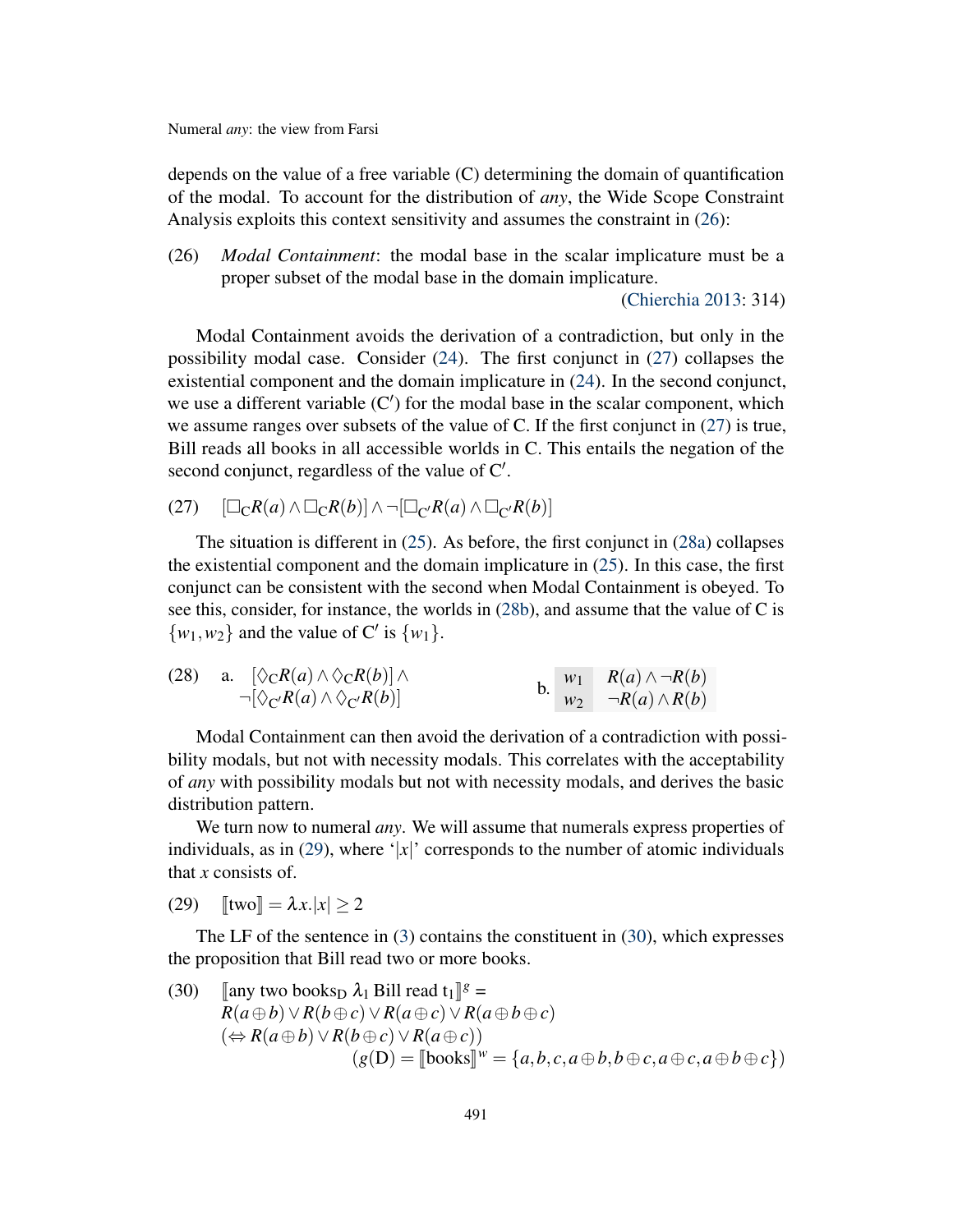The scalar alternative to  $(30)$  is in the set in  $(31)$ . This proposition (the proposition that Bill read a group containing at least three books in D) is determined by considering a higher value for the numeral.

<span id="page-7-0"></span>
$$
(31) \quad \{R(a \oplus b \oplus c)\}\
$$

(31) {*R*(*a*⊕*b*⊕*c*)} (scalar alternative)

The scalar alternative in [\(31\)](#page-7-0) is stronger than [\(30\)](#page-6-5), so  $O_{\sigma}$  excludes it.

<span id="page-7-1"></span>(32)  $\mathbb{I} \circ \sigma$  any two books<sub>D</sub>  $\lambda_1$  Bill read t<sub>1</sub> $\mathbb{I} =$ [*R*(*a*⊕*b*)∨*R*(*b*⊕*c*)∨*R*(*a*⊕*c*)]∧[¬*R*(*a*⊕*b*⊕*c*)]

The domain alternatives to [\(32\)](#page-7-1), in [\(33\)](#page-7-2), yield the pre-exhaustified domain alternatives in  $(34)$ <sup>[5](#page-0-2)</sup>. These alternatives are stronger than  $(32)$  and get excluded. Since the alternatives in [\(34\)](#page-7-3) are related by entailment, we only need to consider the weaker ones (because their negation will entail the negation of the stronger ones.) The negation of the weaker alternatives in [\(34\)](#page-7-3) are equivalent to the conditionals in [\(35\)](#page-7-4). Together with the existential component, these conditionals derive the first conjunct in [\(36a\)](#page-7-5). Assuming that the extension of the predicate is cumulative (that whenever *R* is true of *x*, *y*, *R* will be true of the sum of *x* and *y*), the first conjunct in [\(36a\)](#page-7-5) entails [\(36b\)](#page-8-0), yielding a contradiction.

<span id="page-7-3"></span><span id="page-7-2"></span>(33) 
$$
\begin{cases}\nR(a \oplus b), R(a \oplus c), R(a \oplus c), R(a \oplus b \oplus c), \\
R(a \oplus b) \land \neg(R(a \oplus b \oplus c)),... \\
[R(a \oplus b) \lor (R(b \oplus c)] \land \neg R(a \oplus b \oplus c)...]\n\end{cases}
$$
\n
$$
\begin{cases}\nR(a \oplus b) \land \neg R(a \oplus c) \land \neg R(a \oplus b \oplus c), \\
R(a \oplus c) \land \neg R(b \oplus c) \land \neg R(a \oplus b), \\
R(b \oplus c) \land \neg R(a \oplus c) \land \neg R(a \oplus b), \\
[R(a \oplus b) \lor R(a \oplus c)] \land \neg R(b \oplus c), \\
[R(a \oplus c) \lor R(b \oplus c)] \land \neg R(a \oplus b), \\
[R(b \oplus c) \lor R(a \oplus b)] \land \neg R(a \oplus c)\n\end{cases}
$$
\n(35) 
$$
\begin{cases}\n[R(a \oplus b) \lor (R(a \oplus c)] \land \neg R(a \oplus b), \\
[R(a \oplus c) \lor (R(b \oplus c)] \to R(b \oplus c), \\
[R(b \oplus c) \lor (R(a \oplus b)] \to R(a \oplus b), \\
[R(b \oplus c) \lor (R(a \oplus b)] \to R(a \oplus c)\n\end{cases}
$$
\n(36) a.  $[O_{\text{EXH-D}} O_{\sigma}$  any two books<sub>D</sub>  $\lambda_1$  Bill read  $t_1$ ] <sub>= [R(a \oplus b) \land R(b \oplus c) \land R(a \oplus c)] \land \neg R(a \oplus b \oplus c)\n\end{cases}</sub>

<span id="page-7-5"></span><span id="page-7-4"></span><sup>5</sup> We ignore any subdomain containing only atomic individuals, since these domains derive a contradiction, which the exhaustifier will negate to no effect. Similarly, the 'mixed domains', containing both atomic and non-atomic individuals can be disregarded, since they yield alternatives that are equivalent to those coming from domains containing only plural individuals. In the rest of the paper, we will only consider subdomains closed under sum formation. The alternatives in the first line correspond to the singleton subdomains containing one plural individual. In those cases, the scalar alternative is equivalent to the assertion, and therefore, scalar exhaustification is trivial.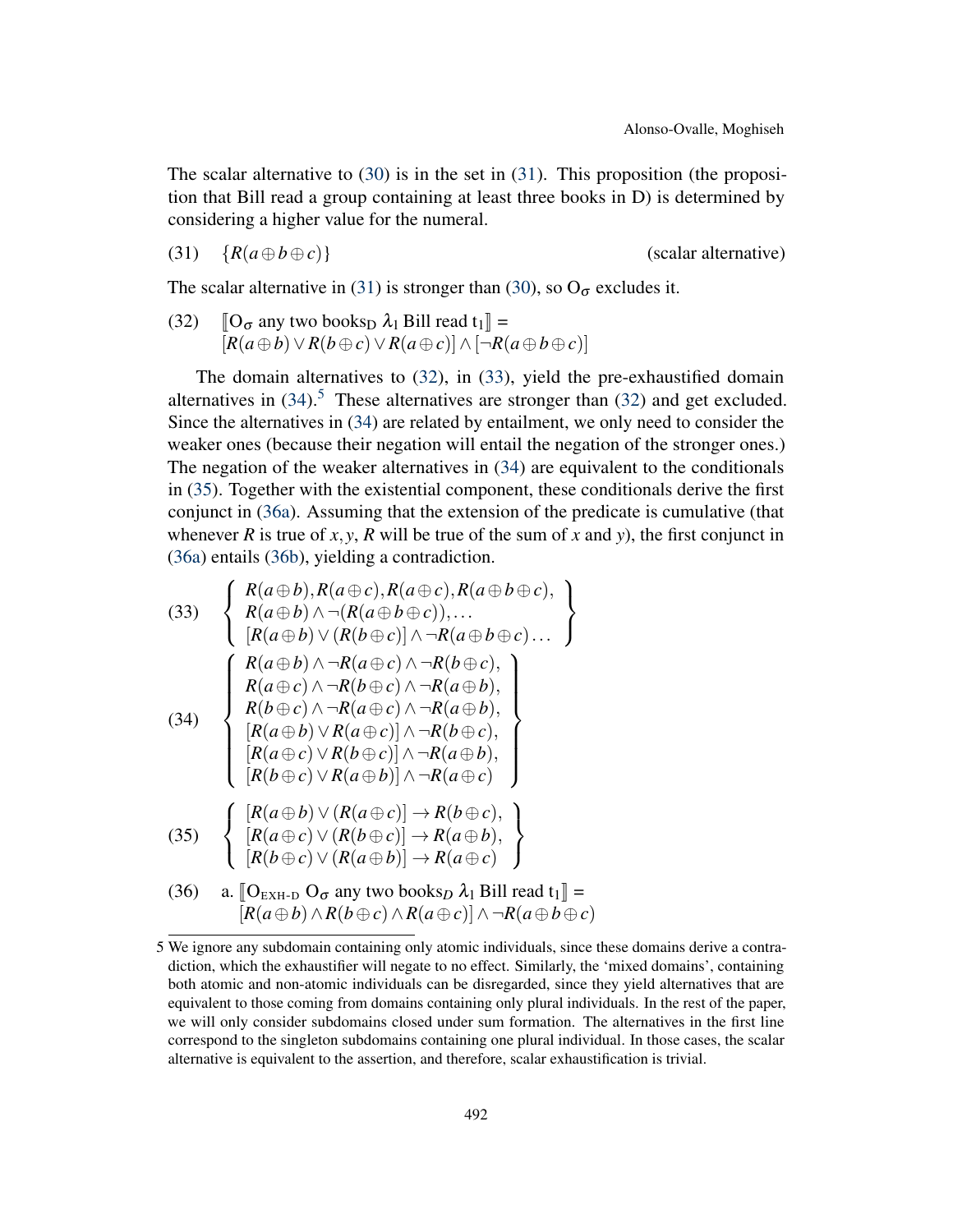**b.**  $R(a \oplus b \oplus c)$ 

<span id="page-8-0"></span>This setup also derives a contradiction in cases where numeral *any* combines with a necessity modal. To illustrate, consider the sentence in [\(4b\)](#page-1-3), with the LF in [\(37a\)](#page-8-1). Collapsing the existential component and the domain implicature that this LF derives gives us the first conjunct in [\(37a\)](#page-8-1), which entails [\(37b\)](#page-8-2), contradicting the scalar implicature.

<span id="page-8-2"></span><span id="page-8-1"></span>(37) a. 
$$
[O_{EXH-D} O_{\sigma}
$$
 any two books<sub>D</sub>  $\lambda_1$  must<sub>C</sub> Bill read  $t_1$ ] =  
\n $[\Box_C R(a \oplus b) \land \Box_C R(b \oplus c) \land \Box_C R(a \oplus c)] \land \neg \Box_C R(a \oplus b \oplus c)$   
\nb.  $\Box_C R(a \oplus b \oplus c)$ 

When numeral *any* combines with possibility modals, no contradiction is derived. This time, the first conjunct in [\(38a\)](#page-8-3) does not entail [\(38b\)](#page-8-4): the proposition expressed by the first conjunct when  $g(C) = \{w_1, w_2, w_3\}$  is true in the scenario in [\(38c\)](#page-8-5), where [\(38b\)](#page-8-4) is false.

<span id="page-8-5"></span><span id="page-8-4"></span><span id="page-8-3"></span>(38) a.  $\mathbb{I}_{O_{\text{EXH-D}}}$   $O_{\sigma}$  any two books<sub>*D*</sub>  $\lambda_1$  can<sub>C</sub> Bill read t<sub>1</sub>  $\mathbb{I}$  = [♦C*R*(*a*⊕*b*)∧♦C*R*(*b*⊕*c*)∧♦C*R*(*a*⊕*c*)]∧ ¬♦C*R*(*a*⊕*b*⊕*c*)  $b. \Diamond_C R(a \oplus b \oplus c)$ c. *w*<sup>2</sup> *R*(*b*⊕*c*)∧ ¬*R*(*a*⊕*b*⊕*c*) *w*<sub>1</sub> *R*(*a*⊕*b*)∧  $\neg R$ (*a*⊕*b*⊕*c*) *w*<sub>2</sub>  $R(a \oplus c) \wedge \neg R(a \oplus b \oplus c)$ 

The derivation of a contradiction does not align with the distribution of numeral *any*, then: wide scope numeral *any* yields a contradiction in episodic sentences, where it is not licensed, and a contingent meaning in sentences containing a possibility modal, where it is licensed; but it also yields a contradiction in sentences containing a necessity modal, where it *is* licensed.

To explain the attested distribution, the analysis assumes that another interpretation constraint can override the Wide Scope Constraint. Consider again [\(36a\)](#page-7-5), repeated below as [\(39a\)](#page-8-6):

<span id="page-8-7"></span><span id="page-8-6"></span>(39) a. 
$$
\begin{bmatrix} O_{\text{EXH-D}} & O_{\sigma} \text{ any two books}_{D} & \lambda_{1} \text{ Bill read } t_{1} \end{bmatrix} = [R(a \oplus b) \wedge R(b \oplus c) \wedge R(a \oplus c)] \wedge \neg R(a \oplus b \oplus c)
$$
  
b. 
$$
R(a) \wedge R(b) \wedge R(c)
$$

Because the predicate is distributive and cumulative, the first conjunct in [\(39a\)](#page-8-6) is equivalent to [\(39b\)](#page-8-7). With a distributive predicate, replacing the numeral in [\(39a\)](#page-8-6) always yields an existential component and domain implicature equivalent to [\(39b\)](#page-8-7) (and this meaning component is always inconsistent with the corresponding scalar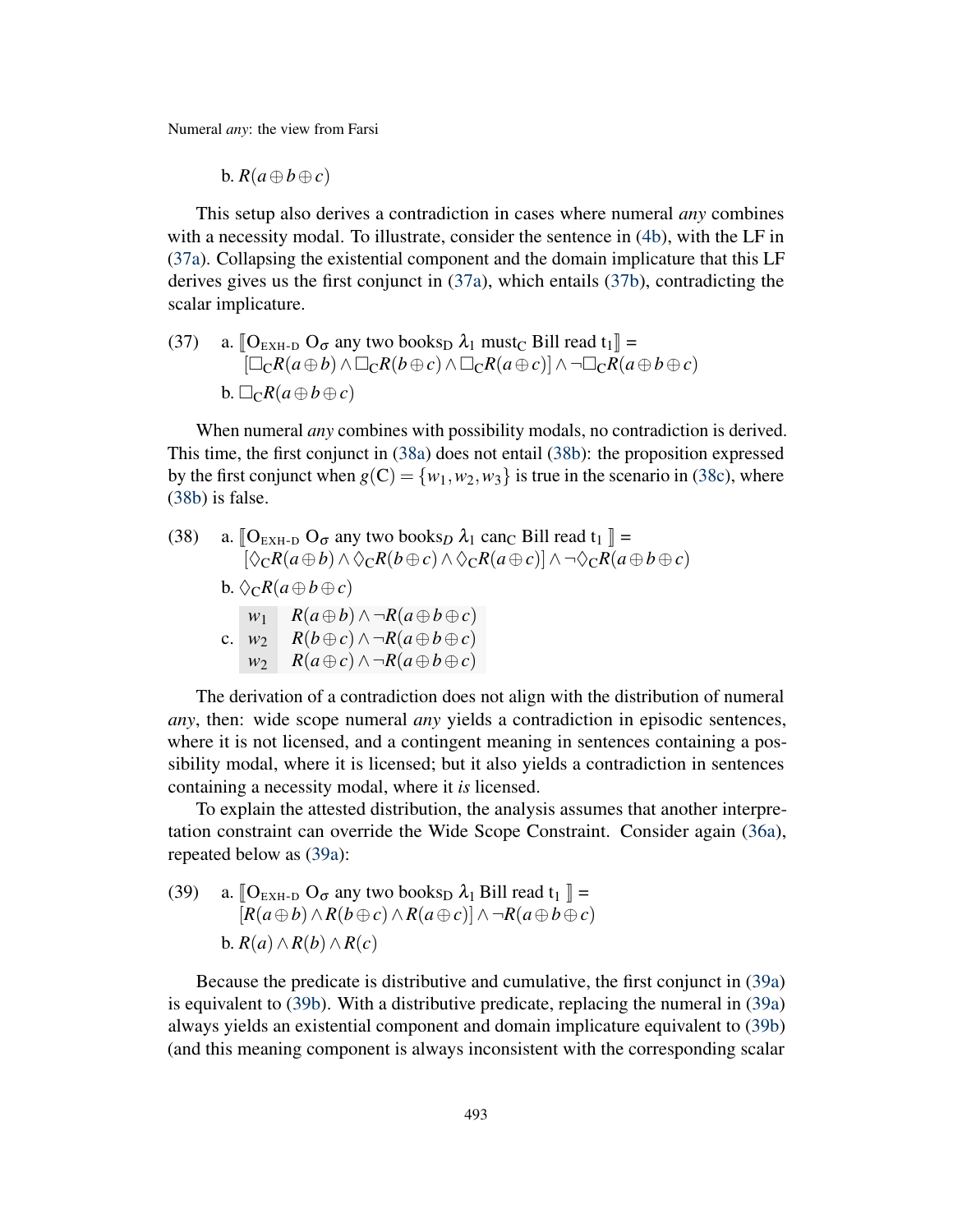implicatures). The same is true in [\(37a\)](#page-8-1), repeated in [\(40a\)](#page-9-0), where numeral *any* combines with a necessity modal: the first conjunct in [\(40a\)](#page-9-0) is equivalent to [\(40b\)](#page-9-1), and other numerals would have also yielded an existential component and domain implicature equivalent to [\(40b\)](#page-9-1). The situation is different with possibility modals: the first conjunct in [\(41a\)](#page-9-2) entails [\(41b\)](#page-9-3), but is not entailed by [\(41b\)](#page-9-3).

<span id="page-9-0"></span>(40) a. 
$$
\begin{aligned}\n\left[\mathbf{O}_{\text{EXH-D}} \mathbf{O}_{\sigma} \text{ any two books}_{\text{D}} \lambda_{1} \text{ must}_{\text{C}} \text{Bill read } t_{1}\right] &= \\
\left[\Box_{\text{C}}R(a \oplus b) \land \Box_{\text{C}}R(b \oplus c) \land \Box_{\text{C}}R(a \oplus c)\right] \land \neg \Box_{\text{C}}R(a \oplus b \oplus c) \\
\text{b. } \Box_{\text{C}}R(a) \land \Box_{\text{C}}R(b) \land \Box_{\text{C}}R(c)\n\end{aligned}
$$

<span id="page-9-3"></span><span id="page-9-2"></span><span id="page-9-1"></span>(41) a. 
$$
\begin{bmatrix} O_{\text{EXH-D}} & O_{\sigma} \text{ any two books}_{D} & \lambda_{1} \text{ can}_{C} \text{ Bill read } t_{1} \end{bmatrix} = \left[ \begin{array}{c} \Diamond_{C}R(a \oplus b) \land \Diamond_{C}R(b \oplus c) \land \Diamond_{C}R(a \oplus c) \end{array} \right] \land \neg \Diamond_{C}R(a \oplus b \oplus c)
$$
  
b. 
$$
\Diamond_{C}R(a) \land \Diamond_{C}R(b) \land \Diamond_{C}R(c)
$$

In a sense, then, the numeral is redundant in episodic sentences and where *any* combines with a necessity modal. This motivates the economy constraint in [\(42\)](#page-9-4):

<span id="page-9-4"></span>(42) *The Scale Economy Constraint* \* [ O FCI<sub>*i*</sub> ...] if FCI<sub>*i*</sub>  $\in$   $\langle$  FCI<sub>1</sub> ... FCI<sub>*n*</sub> $\rangle$ (*n* > 2) and  $\forall j$ (1  $\leq j \leq n$ )  $\llbracket \llbracket \mathbf{O} \mathbf{F} \mathbf{C} \mathbf{I}_i \ldots \rrbracket \rrbracket = \llbracket \llbracket \mathbf{O} \mathbf{F} \mathbf{C} \mathbf{I}_j$ [\(Chierchia](#page-18-2) [2013:](#page-18-2) 333)

In positive episodic sentences with distributive predicates, a violation of the Scale Economy Constraint is guaranteed (and so is the derivation of a pathological meaning). This corresponds to the deviance of numeral *any*. In sentences with a necessity modal, however, a violation of the Scale Economy Constraint (and the derivation of a contradiction) can be avoided by letting numeral *any* scope under the modal—at the cost of violating the Wide Scope Constraint. In this case, the resulting meaning is not contradictory, and it does not violate the Scale Economy Constraint. To illustrate, consider [\(43\)](#page-9-5):

<span id="page-9-5"></span>(43)  $\mathbb{I}[\mathsf{O}_{\sigma} \text{ must}_{\mathsf{C}} \text{ any two books}_{\mathsf{D}} \lambda_1 \text{ Bill read } t_1] =$  $\Box_C[R(a \oplus b) \lor R(b \oplus c) \lor R(a \oplus c)]$  ∧ ¬ $\Box_C R(a \oplus b \oplus c)$ 

The set containing the negation of the pre-exhaustified domain alternatives to  $(43)$  is in  $(44)$  below.<sup>[6](#page-0-2)</sup> If  $(43)$  is true, all the antecedents in these conditionals must be false.<sup>[7](#page-0-2)</sup> The strengthened meaning, in [\(45\)](#page-10-1), is not a contradiction. It entails that every group of two books is a permitted option for Bill, and is therefore true in the model

<sup>6</sup> We exclude from the set below  $\neg\Box(R(a \oplus b \oplus c))$ , since it is entailed by the assertion.

<sup>7</sup> Consider the first three antecedents. If any of these antecedents were true, given the consequents, the second conjunct in [\(43\)](#page-9-5) would be false. Now consider any of the other conditionals, for instance (i) below. Given that the first three antecedents are false, if the antecedent of (i) is true, there will be accessible worlds of two types: worlds where  $R(a \oplus b)$  is true, and worlds where  $R(b \oplus c)$  are true. If the first disjunct in the consequent is true, any  $R(a \oplus b)$  world will have to be a world where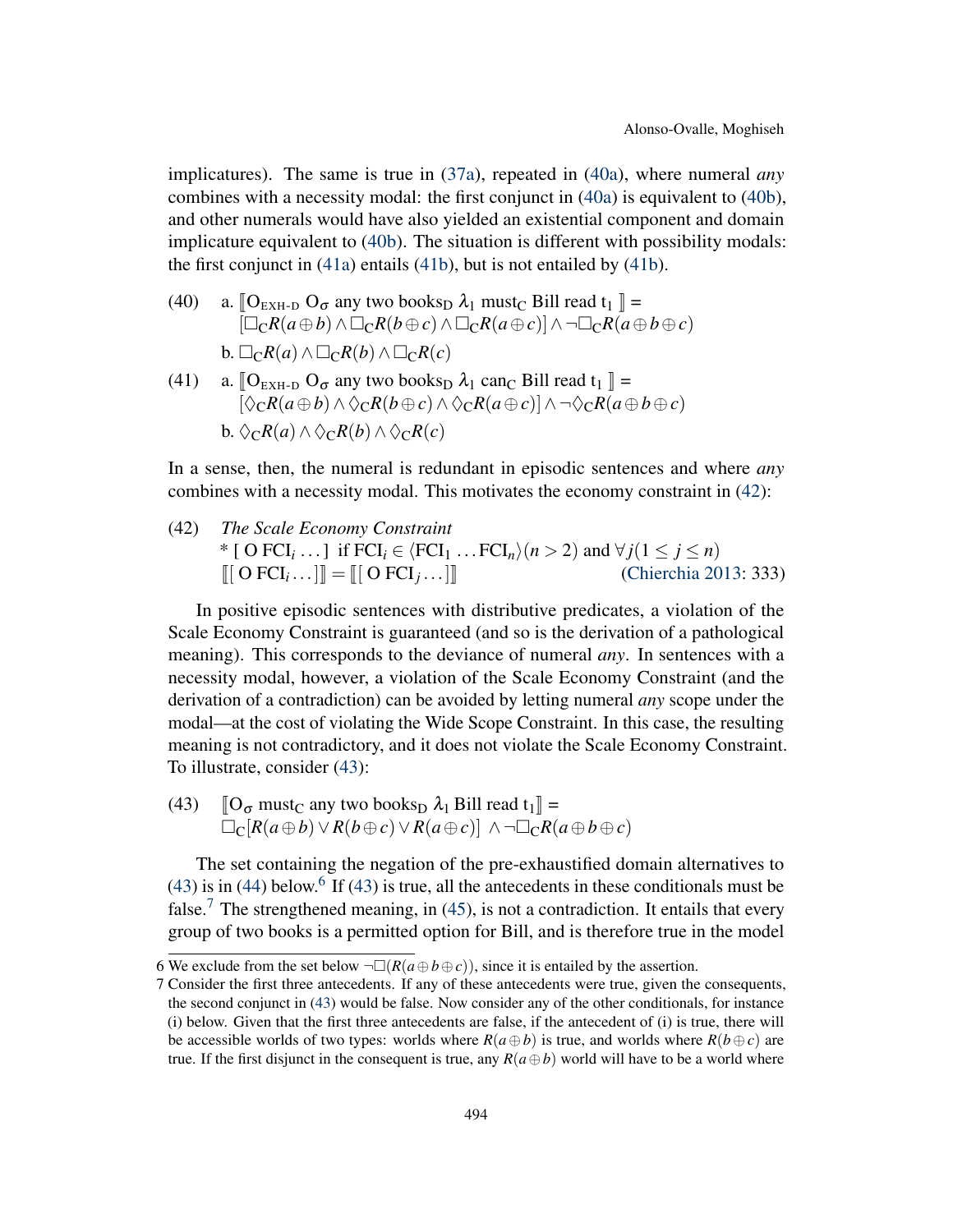in [\(46\)](#page-10-2). Furthermore, this meaning does not violate the Scale Economy Constraint, since it is not equivalent to the meanings that higher or lower numerals would have given rise to.<sup>[8](#page-0-2)</sup>

<span id="page-10-1"></span><span id="page-10-0"></span>(44)  
\n
$$
\begin{cases}\n\Box_{C}R(a \oplus b) \rightarrow [\Box_{C}(R(b \oplus c) \lor \Box_{C}(R(a \oplus c)],\\ \Box_{C}R(a \oplus c) \rightarrow [\Box_{C}(R(b \oplus c) \lor \Box_{C}(R(a \oplus b)],\\ \Box_{C}R(b \oplus c) \rightarrow [\Box_{C}(R(a \oplus c) \lor \Box_{C}(R(a \oplus b)),\\ \Box_{C}[R(a \oplus b) \lor R(b \oplus c)] \rightarrow [\Box_{C}[R(b \oplus c) \lor R(a \oplus c)] \lor \Box_{C}[R(a \oplus b) \lor R(a \oplus c)]],\\ \Box_{C}[R(b \oplus c) \lor R(a \oplus c)] \rightarrow [\Box_{C}[R(a \oplus b) \lor R(b \oplus c)] \lor \Box_{C}[R(a \oplus b) \lor R(a \oplus c)]],\\ \Box_{C}[R(a \oplus b) \lor R(a \oplus c)] \rightarrow [\Box_{C}[R(a \oplus b) \lor R(b \oplus c)] \lor \Box_{C}[R(b \oplus c) \lor R(a \oplus c)]]],\\ (45)\quad [\mathbf{O}_{EXH-D} \mathbf{O}_{\sigma} \text{ must any two books } \lambda_{1} \text{ Bill read } t_{1}] = [\Box[R(a \oplus b) \lor R(b \oplus c) \lor R(a \oplus c)] \land \neg \Box_{C}[R(a \oplus b) \lor R(b \oplus c)] \land \neg \Box_{C}[R(a \oplus b) \lor R(b \oplus c)]] \land \neg \Box_{C}[R(a \oplus b) \land \neg R(b \oplus c) \land \neg R(a \oplus c) \lor R(b \oplus c)]] \land \mathbf{P}_{C}[R(a \oplus b) \land \neg R(a \oplus b) \land \neg R(a \oplus c) \land \neg R(a \oplus b) \land \neg R(a \oplus b) \land \neg R(b \oplus c) \land \neg R(b \oplus c)]\n\end{cases}
$$

<span id="page-10-2"></span>To summarize: the Wide Scope Constraint and the Scale Economy Condition rule out numeral *any* in episodic sentences, but not in sentences containing a possibility or a necessity modal, as desired.

We turn next to the Viability Constraint Analysis.

# 3.2 The Viability Constraint Analysis [\(Dayal](#page-18-1) [2013\)](#page-18-1)

Like the Wide Scope Constraint Analysis, the Viability Constraint Analysis assumes that *any* is an existential, and that it triggers and excludes pre-exhaustified domain alternatives.

The Wide Scope Constraint, Modal Containment, and Scale Economy Condition constraints are however replaced by the single constraint in [\(47\)](#page-11-0) below:

(i)  $\Box_C[R(a \oplus b) \lor R(b \oplus c)] \rightarrow [\Box_C[R(b \oplus c) \lor R(a \oplus c)] \lor \Box_C[R(a \oplus b) \lor R(a \oplus c)]]$ 

- (i)  $\begin{bmatrix} O_{\text{EXH-D}} & O_{\sigma} \text{ must any three books}_{D} & \lambda_1 \text{ Bill read } t_1 \end{bmatrix}$
- (ii)  $\mathbb{I}$ O<sub>EXH-D</sub> O<sub> $\sigma$ </sub> must any one book<sub>D</sub>  $\lambda_1$  Bill read t<sub>1</sub> $\mathbb{I}$

 $R(a \oplus b \oplus c)$  is true. But in that case it will be true that all worlds are worlds where  $R(b \oplus c)$  are true, which contradicts the assumption that the first three antecedents are false. We can reason likewise for the second disjunct—and the same point can be made with any of the other two conditionals with an antecedent containing a disjunction under the scope of the modal.

<sup>8</sup> The proposition in (i) will convey that every group of three books is a permitted option. The proposition in (ii) will be true in models where Bill is required not to read two or more books.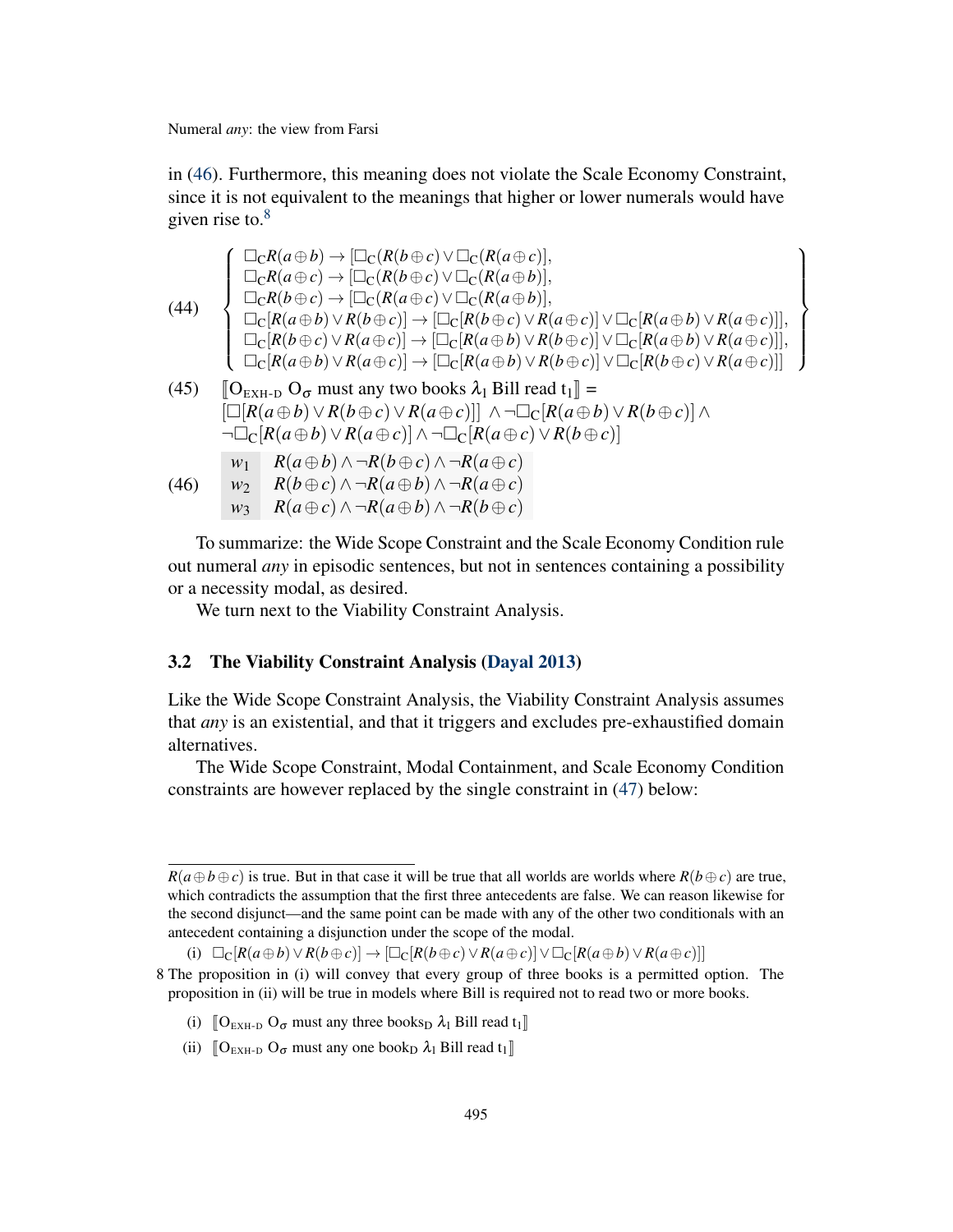# <span id="page-11-0"></span>(47) *The Viability Constraint:*[9](#page-0-2)

- i. when *any* does not outscope a modal, each pre-exhaustified domain alternative must be true in the world of evaluation,
- ii. when *any* outscopes a modal with domain C, each pre-exhaustified domain alternative must be true in the world of evaluation when the domain of the modal is restricted to a subset of C.

The Viability Constraint cannot be satisfied in cases where *any* is in a positive episodic sentence, as in [\(48a\)](#page-11-1), since, in those cases, the pre-exhaustified domain alternatives, in [\(48b\)](#page-11-2), are mutually exclusive and, therefore, cannot all be true in any given world. The same is true when *any* scopes under a modal.

<span id="page-11-2"></span><span id="page-11-1"></span>(48) a. [any book<sub>D</sub> 
$$
\lambda_1
$$
 Bill read  $t_1$ ] =  $R(a) \vee R(b)$   
b.  $\{R(a) \wedge \neg R(b), R(b) \wedge \neg R(a)\}$  (PDAs)

For the Viability Constraint to have a chance to be satisfied, *any* has to scope over a modal. When *any* scopes over a possibility modal, as in [\(49a\)](#page-11-3), the Viability Constraint can be satisfied. Consider, for instance, the model in [\(28b\)](#page-6-3), repeated in [\(50\)](#page-11-4) below. When  $C = \{w_1, w_2\}$ , [\(49a\)](#page-11-3) will be true in [\(28b\)](#page-6-3). The same is true for [\(49c\)](#page-11-5), the result of strengthening [\(49a\)](#page-11-3) with the negation of the pre-exhaustified alternatives. At the same time, each pre-exhaustified domain alternative can be true when the domain of its modal is a subset of C, if we let  $g(C') = \{w_1\}$  and  $g(C'') = \{w_2\}$ , so the Viability Constraint is satisfied, predicting the acceptability of *any* with possibility modals.

<span id="page-11-5"></span><span id="page-11-3"></span>(49) a. [any book<sub>D</sub> 
$$
\lambda_1
$$
 can<sub>C</sub> Bill read  $t_1$ ] =  $\Diamond_C R(a) \lor \Diamond_C R(b)$   
\nb. { $\Diamond_{C'}R(a) \land \neg \Diamond_{C'}R(b), \Diamond_{C''}R(b) \land \neg \Diamond_{C''}R(a)$ }  
\nc.  $\Diamond_C R(a) \land \Diamond_C R(b)$   
\n(PDAs)  
\n $w_1$   $R(a) \land \neg R(b)$   
\n $w_2$   $\neg R(a) \land R(b)$ 

<span id="page-11-4"></span>The situation changes when *any* scopes over a necessity modal. When the assertion in [\(51a\)](#page-11-6) is strengthened with the negation of each pre-exhaustified alternative in [\(51b\)](#page-11-7), we end up with the conjunction in [\(51c\)](#page-12-0). If [\(51c\)](#page-12-0) is true, then, no preexhaustified domain alternative will be true when its modal domain is the value of C or a subset of it. The Viability Constraint necessarily fails.

<span id="page-11-7"></span><span id="page-11-6"></span>(51) a. [any book<sub>D</sub> 
$$
\lambda_1
$$
 must<sub>C</sub> Bill read  $t_1$ ] =  $\Box_C R(a) \lor \Box_C R(b)$   
b. { $\Box_C R(a) \land \neg \Box_C R(b), \Box_C R(b) \land \neg \Box_C R(a)$ } (PDAs)

<sup>9</sup> The wording of the constraint is ours.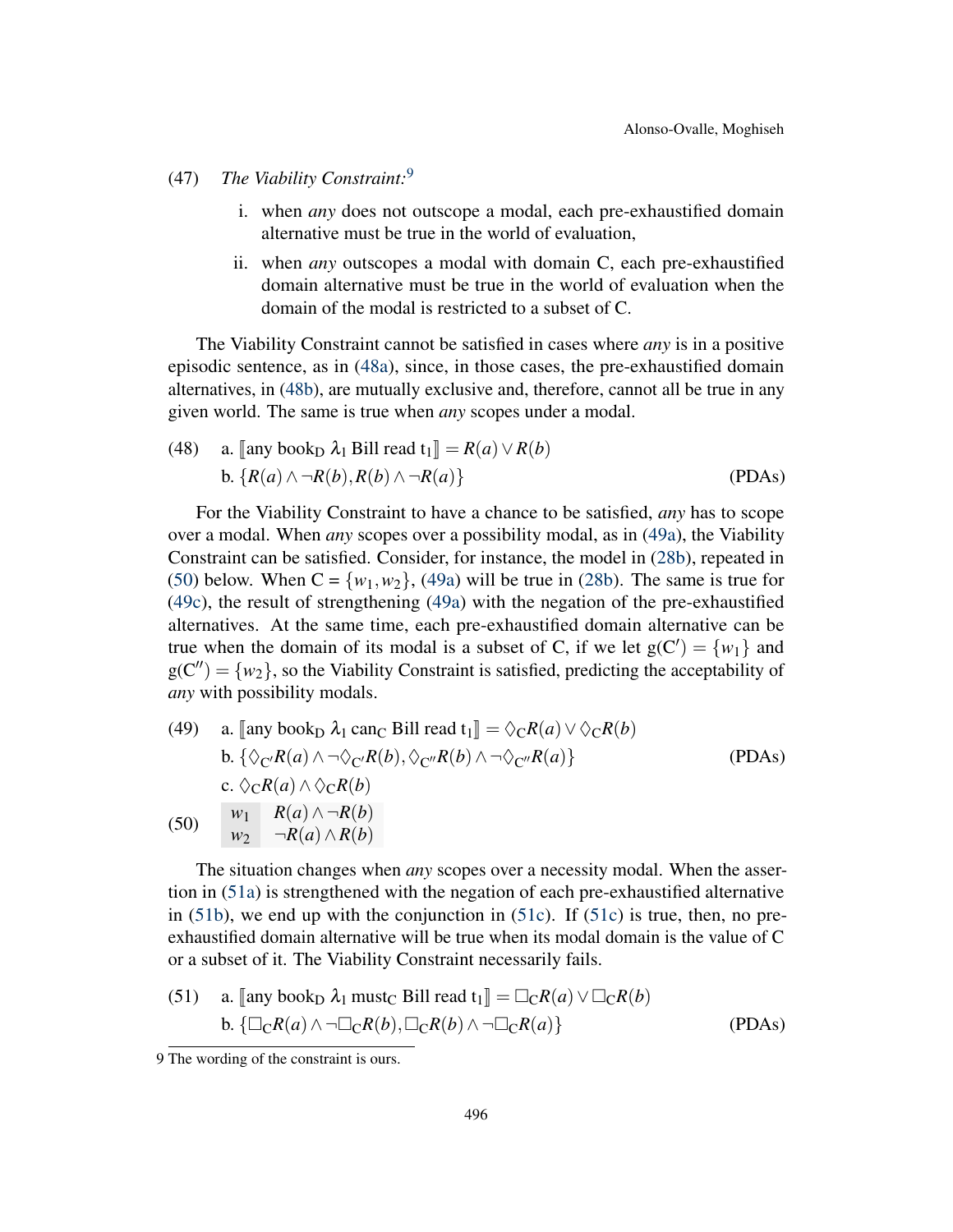c.  $□$ *CR*(*a*) ∧ $□$ *CR*(*b*)

<span id="page-12-0"></span>To account for the difference between *any* and numeral *any*, the Viability Constraint Analysis—like the Wide Scope Constraint Analysis—assumes that the existential component of *any* scopes under the modal. Unlike the Wide Scope Constraint Analysis, the Viability Constraint Analysis takes numeral *any* to introduce two existentials: one corresponding to the numeral (a generalized quantifier ranging over degrees, in [\(52\)](#page-12-1)) and the other to *any*. In [\(53\)](#page-12-2), the numeral moves from a DP internal position (the sister of a covert MANY [\(54\)](#page-12-3)) over the modal, creating a property of degrees (the property that is true of any *d* such that in all permitted worlds Bill reads at least one group consisting of exactly *d*-many books).

- <span id="page-12-1"></span> $[\text{two}] = \lambda P_{\langle d,t \rangle} \cdot \exists d[d = 2 \wedge P(d)]$
- <span id="page-12-2"></span>(53)  $\left[\text{two } \lambda_2 \text{ must}_{\text{C}} \left[\text{any } t_2\text{-MANY books}_{\text{D}} \right] \lambda_1 \text{ Bill reads } t_1\right] =$  $\Box_C[R(a \oplus b) \vee R(b \oplus c) \vee R(a \oplus c)]$
- <span id="page-12-3"></span> $(54)$   $[\text{MANY}] = \lambda d.\lambda x.|x| = d$

The truth-conditions for [\(53\)](#page-12-2) correspond to the truth-conditions that we get for narrow scope numeral *any* under the Wide Scope Constraint analysis (excluding exhaustification.) We also get the same pre-exhaustified alternatives. The Viability Condition is checked at the smallest constituent containing every component of the free choice item, so, in this case, it is checked at the topmost node, because the numeral component takes maximal scope. When the assertion is strengthened with the exclusion of the pre-exhaustified domain alternatives, the Viability Constraint can be satisfied in models like [\(46\)](#page-10-2), repeated in [\(55\)](#page-12-4) below, accounting for the acceptability of numeral *any* with necessity modals.

<span id="page-12-4"></span>(55) 
$$
w_1 R(a \oplus b) \wedge \neg R(b \oplus c) \wedge \neg R(a \oplus c)
$$

$$
w_2 R(b \oplus c) \wedge \neg R(a \oplus b) \wedge \neg R(a \oplus c)
$$

$$
w_3 R(a \oplus c) \wedge \neg R(a \oplus b) \wedge \neg R(b \oplus c)
$$

This completes the overview of the Wide Scope Constraint Analysis and the Viability Constraint Analysis, which are tailored to account for the distribution of English *any* and numeral *any*. Next, we get back to the Farsi data. In the next section, we will see that either theory can accommodate the Farsi data under minimal modifications. Section [5](#page-15-0) will show that the two theories make different predictions when we move from distributive to collective predicates. In that case, as anticipated above, the minimally modified Wide Scope Constraint correctly predicts the attested interpretations, but the Viability Constraint Analysis, as is, undergenerates.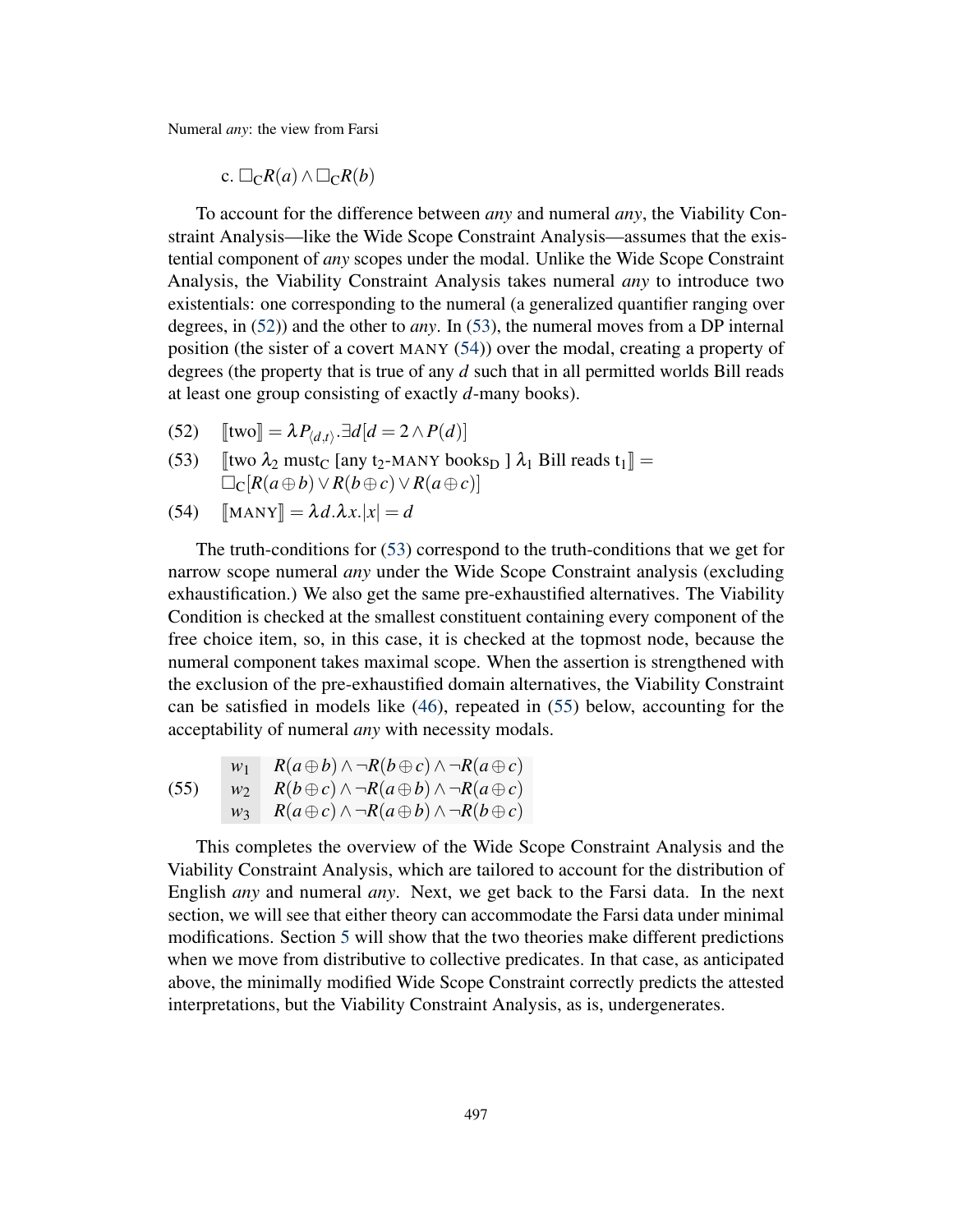## <span id="page-13-0"></span>4 Back to Farsi

Recall the Farsi data. We have seen that, as illustrated in  $(5)$ ,  $(7)$ , and  $(9)$ , repeated below in [\(56-](#page-13-1)[58\)](#page-13-2), Farsi *har -i* DPs mimic the behavior of English *any*: moving beyond downward entailing environment, they are deviant in positive episodic sentences, like [\(56\)](#page-13-1), and in sentences containing necessity modals, like [\(57\)](#page-13-3), but licensed by possibility modals, as in [\(58\)](#page-13-2).

- <span id="page-13-1"></span>(56) \* Roya har ketab-i Roya HAR book-IND read-3.SG xund.
- <span id="page-13-3"></span>(57) \* Roya bayad har ketab-i Roya must HAR book-IND read-3.SG bexun-e.
- <span id="page-13-2"></span>(58) Roya mitun-e har ketab-i Roya can-3.SG HAR book-IND read-3.SG bexun-e. 'Roya can read any book.'

As we saw before, English and Farsi differ, however, with respect to numeral *any*: unlike in English, Farsi *har -i* DPs containing numerals behave like their counterparts with no numeral: they are deviant in positive episodic sentences like [\(59\)](#page-13-4) and with necessity modals, as in [\(60\)](#page-13-5), but they are licensed by possibility modals, as seen in [\(61\)](#page-13-6).

- <span id="page-13-4"></span>(59) \* Roya har do ta doone ketab-i Roya HAR two CL CL book-IND read-3.SG xund.
- <span id="page-13-5"></span>(60) \* Roya bayad har do ta doone ketab-i Roya must HAR two CL CL book-IND read-3.SG bexun-e.
- <span id="page-13-6"></span>(61) Roya mitun-e har do ta doone ketab-i Roya can-3.SG HAR two CL CL book-IND read-3.SG bexun-e. 'Roya can read any two books.'

How can the Wide Scope Constraint Analysis and the Viability Constraint Analysis be extended to cover the Farsi data and the contrast with English? We will start by considering the Wide Scope Constraint Analysis.

When discussing the behavior of numeral *any* in sentences with necessity modals, we saw that the Wide Scope Constraint Analysis assumes that the Wide Scope Constraint *can* be violated. The Wide Scope Constraint is violated when not doing so would result in a violation of the Scale Economy Condition. This is what allows numeral *any* to take scope under a necessity modal. With this in mind, one natural way for the Wide Scope Constraint Analysis to derive the Farsi data would be to assume that (for reasons to be determined) the Wide Scope Constraint *cannot* be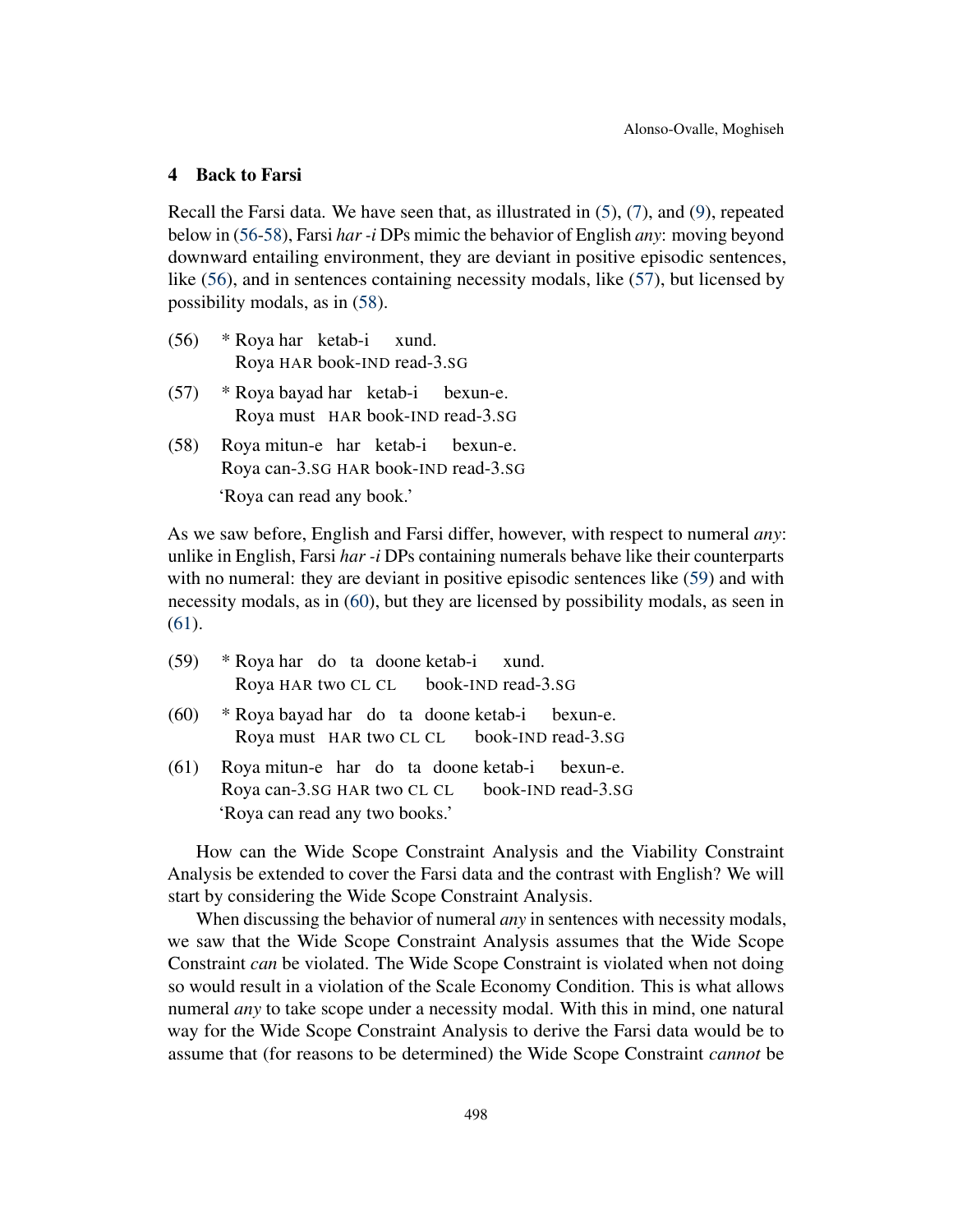violated in Farsi. Under this assumption, the *har -i* data would be analyzed as the basic English *any* data. These DPs obligatorily take scope over modals. As seen in Section [3.1,](#page-3-5) exhaustification derives a contradiction across the board (accounting for the deviance of *any* in positive episodic sentences and with necessity modals), but the Modal Containment Constraint can rescue this contradiction in sentences containing a possibility modal, deriving their acceptability.

As discussed in Section [3.1,](#page-3-5) numeral *any* derives a pathological meaning and violates the Scale Economy Constraint in positive episodic sentences. The same would be true for numeral *har*. When numeral *any* or numeral *har* scope over a necessity modal, they also derive a contradiction, which Modal Containment cannot rescue. The derived meaning violates the Scale Economy Constraint, too. The derivation of a pathological meaning and the violation of the Scale Economy Constraint would correlate with the unacceptability of numeral *har* in positive episodic sentences and in sentences containing a necessity modal. If the Wide Scope Constraint cannot be violated in Farsi, numeral *har* will not be able to scope under the necessity modal, and the deviance of this item with necessity modals, in contrast to English, would be expected.

With possibility modals, wide scope numeral *har* does not derive a pathological meaning, and, furthermore, the meaning that it yields does not violate the Scale Economy Constraint. We then expect numeral *har* to be fully acceptable in this environment, just like its English counterpart is.

Assuming that the Wide Scope Constraint cannot be violated in Farsi derives the basic pattern within the Wide Scope Constraint Analysis, then. We turn now to considering how to accommodate the Farsi data within the Viability Constraint Analysis. A natural possibility to consider would be to assume that the numeral and existential components in numeral *har* do not split. To illustrate, we will assume, as in Section [3.1,](#page-3-5) that Farsi numerals are given an  $\langle e, t \rangle$  type, as in [\(29\)](#page-6-4), repeated in [\(62\)](#page-14-0) below, and are interpreted within the *har* DP that contains them.

<span id="page-14-0"></span>(62)  $\text{[two]} = \lambda x \cdot |x| > 2$ 

Let us consider the LFs in [\(63\)](#page-14-1) below:

<span id="page-14-3"></span><span id="page-14-1"></span>(63) a. [ har two books<sub>D</sub> ]  $\lambda_1$  Roya read t<sub>1</sub> b. must<sub>C</sub> / can<sub>C</sub> [ [ har two books<sub>D</sub> ]  $\lambda_1$  Roya read t<sub>1</sub> ] c. [ har two books<sub>D</sub> ]  $\lambda_1$  must<sub>C</sub> / can<sub>C</sub> Roya read t<sub>1</sub>

<span id="page-14-4"></span>The Viability Constraint fails in [\(63a\)](#page-14-1), since the pre-exhaustified domain alternatives in [\(64\)](#page-14-2) are mutually exclusive.

<span id="page-14-2"></span>(64) 
$$
R(a \oplus b) \wedge \neg R(a \oplus c) \wedge \neg R(b \oplus c)
$$

$$
R(a \oplus c) \wedge \neg R(b \oplus c) \wedge \neg R(a \oplus b)
$$

$$
R(b \oplus c) \wedge \neg R(a \oplus c) \wedge \neg R(a \oplus b)
$$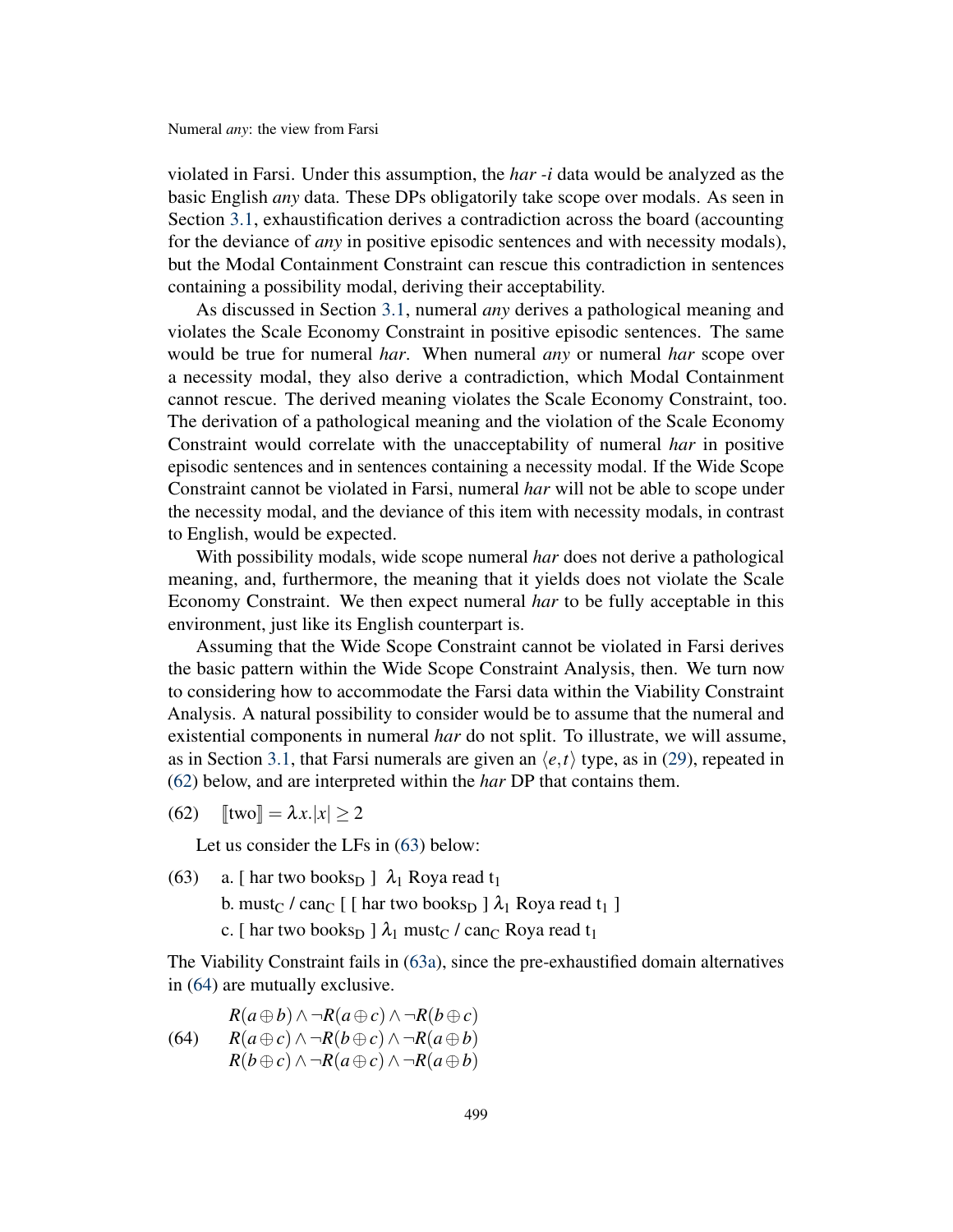Because the Viability Constraint is checked at the smallest constituent containing the free choice item, it also fails when numeral *har* scopes under a modal, any modal, as in [\(63b\)](#page-14-3).

When numeral *har* scopes over a possibility modal, this setup replicates the results of the Wide Scope Constraint Analysis: the strengthened meaning in [\(65\)](#page-15-1), where we assume  $g(C) = \{w_1, w_2, w_3\}$ , is true in a model like [\(66\)](#page-15-2), where the Viability Constraint can be satisfied (when  $g(C') = \{w_1\}$ ,  $g(C'') = \{w_2\}$ , and  $C''' = \{w_3\}$ ), given the pre-exhaustified domain alternatives in [\(67\)](#page-15-3).

<span id="page-15-2"></span><span id="page-15-1"></span>(65) 
$$
\begin{array}{ll}\n\Diamond_{\mathbb{C}}R(a \oplus b) \land \Diamond_{\mathbb{C}}R(b \oplus c) \land \Diamond_{\mathbb{C}}R(a \oplus c) \\
w_1 & R(a \oplus b) \land \neg R(b \oplus c) \land \neg R(a \oplus c) \\
w_2 & R(a \oplus c) \land \neg R(a \oplus b) \land \neg R(b \oplus c) \\
w_3 & R(b \oplus c) \land \neg R(a \oplus b) \land \neg R(a \oplus c) \\
\Diamond_{\mathbb{C}'}R(a \oplus b) \land \neg \Diamond_{\mathbb{C}'}R(a \oplus c) \land \neg \Diamond_{\mathbb{C}'}R(b \oplus c) \\
\Diamond_{\mathbb{C}''}R(a \oplus c) \land \neg \Diamond_{\mathbb{C}''}R(b \oplus c) \land \neg \Diamond_{\mathbb{C}''}R(a \oplus b) \\
\Diamond_{\mathbb{C}'''}R(b \oplus c) \land \neg \Diamond_{\mathbb{C}'''}R(a \oplus c) \land \neg \Diamond_{\mathbb{C}'''}R(a \oplus b)\n\end{array}
$$
 (PDAs)

<span id="page-15-3"></span>When numeral *har* scopes over a necessity modal, as in [\(63c\)](#page-14-4) above, the Viability Constraint fails, since the strengthened meaning in [\(68\)](#page-15-4) entails that the pre-exhaustified domain alternatives in [\(69\)](#page-15-5) are false, no matter which subset of C their variables denote.

<span id="page-15-5"></span><span id="page-15-4"></span>(68) 
$$
\Box_{\mathbb{C}}R(a \oplus b) \wedge \Box_{\mathbb{C}}R(b \oplus c) \wedge \Box_{\mathbb{C}}R(a \oplus c)
$$

$$
\Box_{\mathbb{C}'}R(a \oplus b) \wedge \neg \Box_{\mathbb{C}'}R(a \oplus c) \wedge \neg \Box_{\mathbb{C}'}R(b \oplus c)
$$

$$
\Box_{\mathbb{C}''}R(a \oplus c) \wedge \neg \Box_{\mathbb{C}''}R(b \oplus c) \wedge \neg \Box_{\mathbb{C}''}R(a \oplus b)
$$

$$
\Box_{\mathbb{C}'''}R(b \oplus c) \wedge \neg \Box_{\mathbb{C}'''}R(a \oplus c) \wedge \neg \Box_{\mathbb{C}'''}R(a \oplus b)
$$
(PDAs)

While we have made two assumptions that would eventually need to be justified (that the Wide Scope Constraint cannot be violated in Farsi, or that the existential and numeral components of numeral *har* must go together) both analyses, under minimal modifications, can capture the Farsi data presented so far. The situation changes, however, when we consider what happens with collective predicates.

### <span id="page-15-0"></span>5 Collective predicates

Consider the sentence in [\(70\)](#page-15-6) below:

<span id="page-15-6"></span>(70) Bayad dore must around HAR two CL book-IND a rope pull-2.SG har do ta ketab-i ye tanab bekesh-i. 'You must wrap a rope around each group of two books.'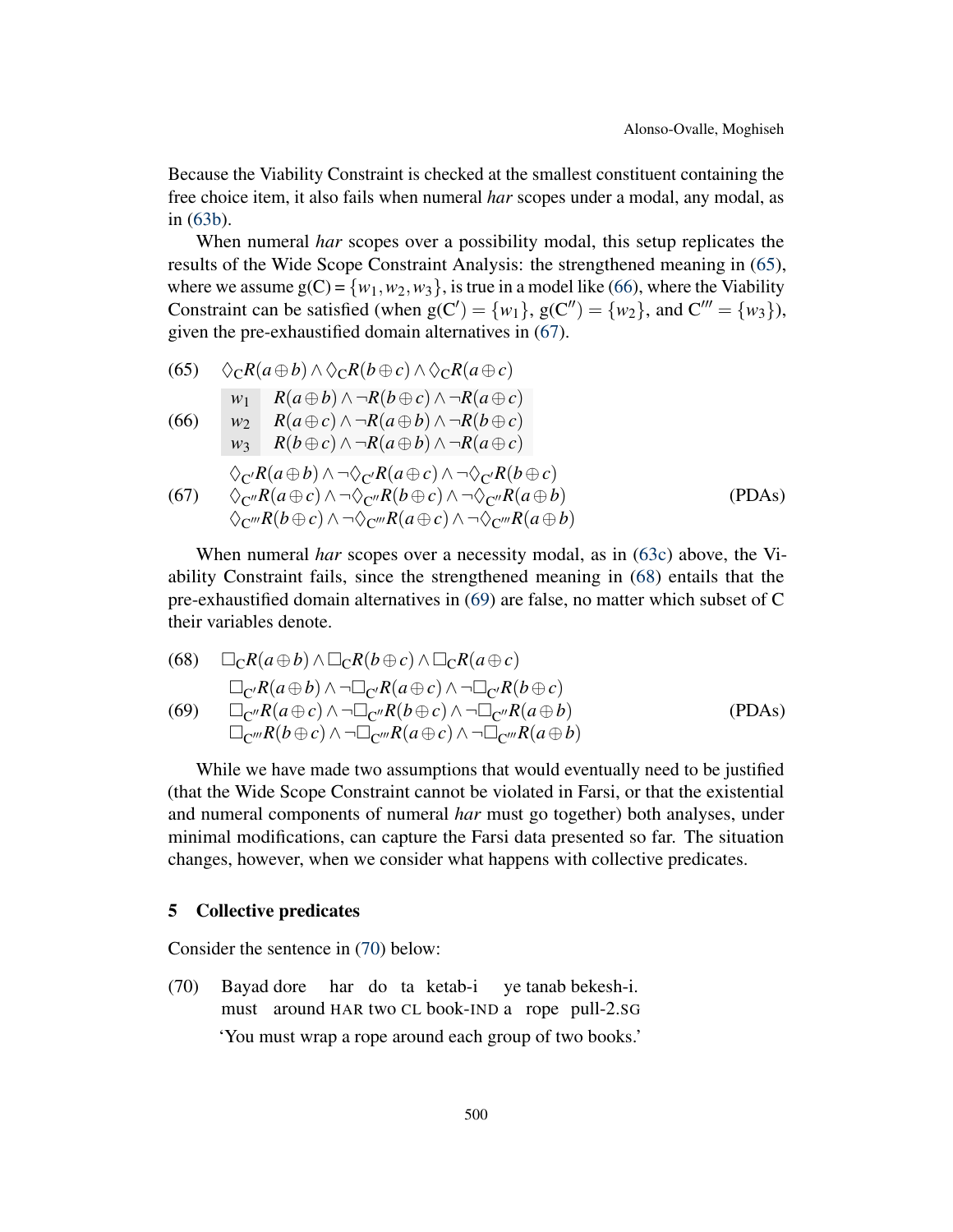As the translation shows, the sentence in [\(70\)](#page-15-6) makes a universal claim: that for each group of two books *x*, the addressee is required to wrap a rope around *x*. The sentence is judged to be false in a situation where the requirement simply conveys that the addressee must wrap a rope around some group of two books or other—and it is up for him to decide. The reported intuition is that the addressee would be disobeying if there are some groups of two books that he doesn't wrap a rope around.

From the perspective of the modified Wide Scope Constraint Analysis, this interpretation is predicted. The sentence in [\(70\)](#page-15-6) has the LF in [\(71a\)](#page-16-0) below:

<span id="page-16-0"></span>(71) a.  $[O_{EXH-D} O_{\sigma}$  har two books<sub>D</sub>  $\lambda_1$  must<sub>C</sub> you wrap a rope around t<sub>1</sub> $] =$  $\Box W(a \oplus b) \land \Box W(b \oplus c) \land \Box W(a \oplus c) \dots \land \neg \Box W(a \oplus b \oplus c) \dots$ (assertion + domain implicature) (scalar implicature)  $b. \Box W(a \oplus b \oplus c)$ 

<span id="page-16-1"></span>The LF in [\(71a\)](#page-16-0) satisfies the Wide Scope Constraint. Because the predicate is collective, the proposition that it denotes is not a contradiction: the first conjunct does not entail [\(71b\)](#page-16-1) and is compatible with the second. The proposition conveys universal quantification over groups of two books (the addressee is required to wrap a rope around each such group) and it conveys that the addressee is not required to wrap a rope around any larger group of books. Furthermore, the Scale Economy Constraint is not violated: again, because the predicate is collective, quantifying over groups of books containing more or less books would have yielded a different meaning.

The predictions of the modified Wide Scope Constraint Analysis contrast with those of the modified Viability Constraint Analysis. Consider the two possible LFs of the sentence in [\(70\)](#page-15-6) above, in [\(72a\)](#page-16-2) and [\(73a\)](#page-16-3):

- <span id="page-16-4"></span><span id="page-16-2"></span>(72) a. must<sub>C</sub> [ har two books<sub>D</sub>]  $\lambda_1$  you wrap a rope around t<sub>1</sub> **b.** PDAs:  $W(a \oplus b) \land \neg W(b \oplus c) \land \neg W(a \oplus c) \dots$
- <span id="page-16-3"></span>(73) a. [ har two books<sub>D</sub>]  $\lambda_1$  must<sub>C</sub> you wrap a rope around t<sub>1</sub>

**b.** PDAs:  $\Box_C W(a \oplus b) \land \neg \Box_C W(b \oplus c) \land \neg \Box_C W(a \oplus c) \dots$ c.  $\Box$ C*W*( $a \oplus b$ )∧ $\Box$ C*W*( $b \oplus c$ )∧ $\Box$ C*W*( $a \oplus c$ )...

<span id="page-16-5"></span>In the LF in [\(72a\)](#page-16-2), the Viability Constraint is checked at the IP below the modal. The Viability Constraint requires all pre-exhaustified domain alternatives, in [\(72b\)](#page-16-4), to be true at the world of evaluation. Since these alternatives are mutually exclusive, the Viability Constraint fails to be satisfied.

The wide scope construal of numeral *har*, in [\(73a\)](#page-16-3), does not fare much better. The assertion, together with negation of the pre-exhaustified domain alternatives derives the conjunction in [\(73c\)](#page-16-5). If [\(73c\)](#page-16-5) is true, then the addressee wraps a rope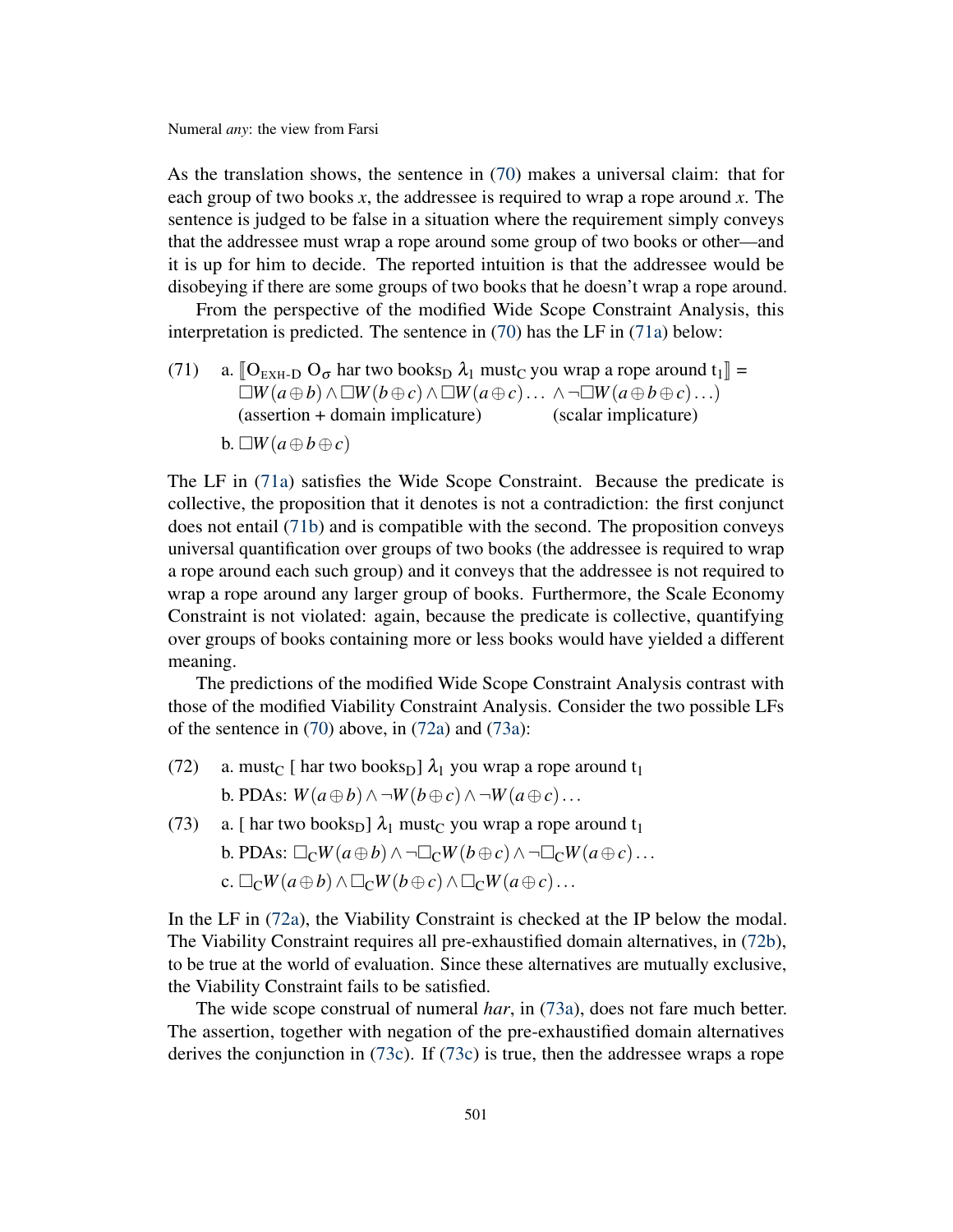around each group of two books in all permitted worlds, and, so no pre-exhaustified domain alternative will be true with respect to any subdomain of permitted worlds.

The Viability Constraint fails whether numeral *har* is given wide or narrow scope with respect to the modal. The sentence in  $(70)$  is then ruled out. In contrast with the Wide Scope Constraint, the Viability Constraint Analysis undergenerates.

## <span id="page-17-0"></span>6 To conclude

We have seen that the contrast in distribution between *any* and numeral *any* that the Wide Scope Constraint and the Viability Constraint analyses aim to capture is not universal: in Farsi, the distribution of the counterparts of *any* and numeral *any* mirror each other.

Because the contrast between *any* and numeral *any* is not universal, the issue of how the Wide Scope Constraint and the Viability Constraint analyses might be extended to capture the observed cross-linguistic variation arises.

In this paper, we have entertained two natural ways in which these analyses could be extended to capture the Farsi data: the Wide Scope Constraint Analysis can assume that the Wide Scope Constraint cannot be violated in Farsi, and the Viability Constraint Analysis can assume that the numeral is interpreted within the DP.

While both extended analyses would capture the basic data, the extended Viability Constraint Analysis is too restricted, as it fails to predict the acceptability of sentences with numeral *har* containing collective predicates.

Some questions are left open for further research. One concerns the parallelism between numeral *any* and numeral *har*. Numeral *any* and numeral *har* differ in one respect that we have not discussed: while numeral *any* has been described not to be sensitive to subtrigging [\(Dayal](#page-18-0) [2005\)](#page-18-0), numeral *har* (like English *any*) is, as the counterparts of the sentences in [\(12\)](#page-3-1) and [\(13\)](#page-3-2) with clausal modifiers—in [\(74\)](#page-17-1) and [\(75\)](#page-17-2) below— show.

- <span id="page-17-1"></span>(74) Roya har do ta doone ketab-i Roya HAR two CL CL book-IND that on table was ke roo miz boode bashe xund-e. SUBJ read-3.SG 'Roya read any two books that were on the desk.'
- <span id="page-17-2"></span> $(75)$ Roya must HAR two CL CL bayad har do ta doone ketab-i book-IND that find does-3.SG read-3.SG ke peyda mikon-e bexun-e. 'Roya must read any two books that she finds.'

More importantly, a really pressing question for the Wide Scope Constraint Analysis remains: What determines whether or not the Wide Scope Constraint can be violated in a given language? Where does the difference between Farsi and English ultimately derive from? We hope to address this question in future work.